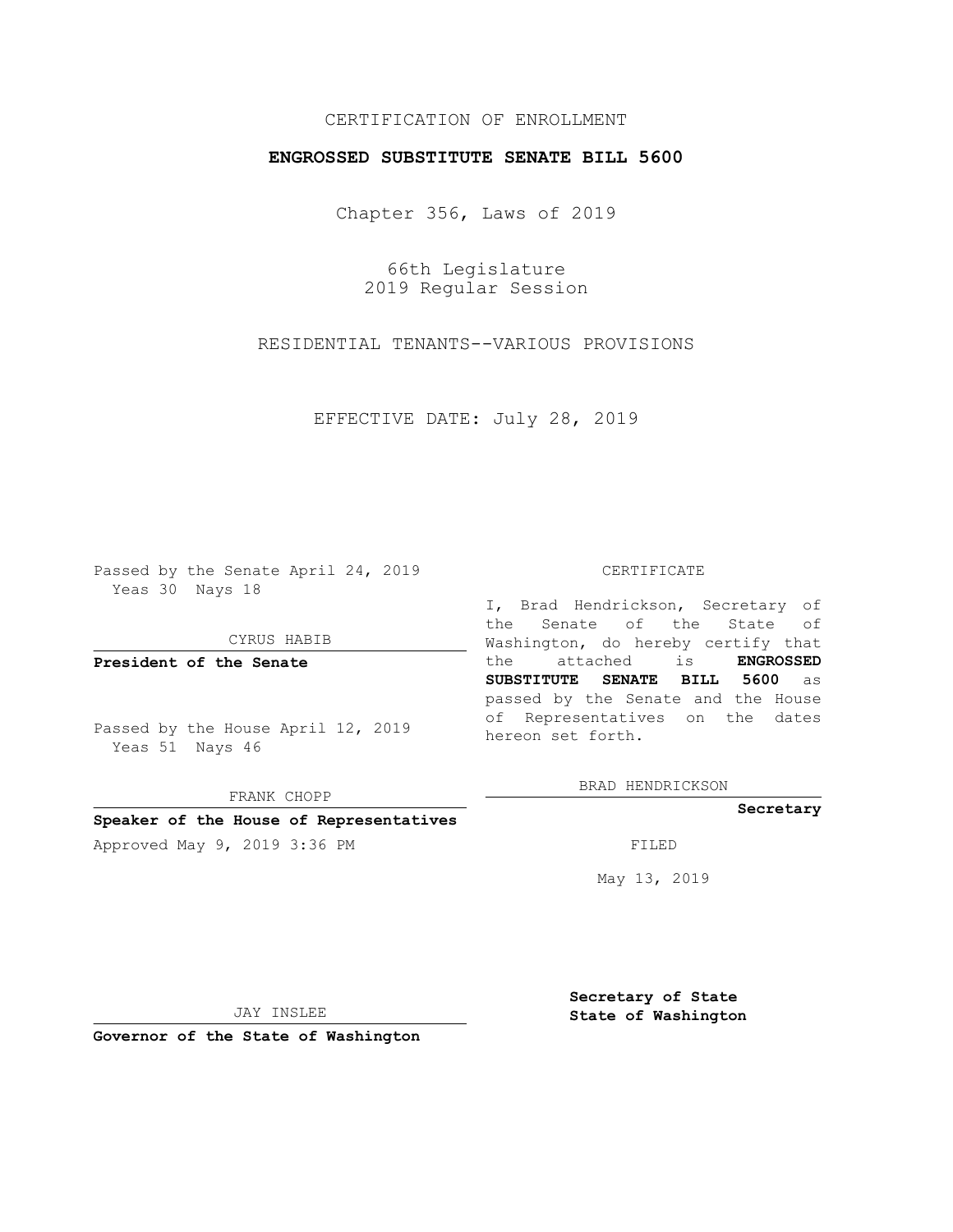#### **ENGROSSED SUBSTITUTE SENATE BILL 5600**

AS AMENDED BY THE HOUSE

Passed Legislature - 2019 Regular Session

### **State of Washington 66th Legislature 2019 Regular Session**

**By** Senate Housing Stability & Affordability (originally sponsored by Senators Kuderer, Das, Nguyen, Frockt, Cleveland, Darneille, Saldaña, Hasegawa, Wilson, C., Conway, Randall, Wellman, Keiser, Hunt, Pedersen, and Liias)

READ FIRST TIME 02/19/19.

 AN ACT Relating to residential tenant protections; amending RCW 59.12.030, 59.18.410, 59.18.390, 59.18.365, 59.18.290, 59.18.055, 43.31.605, and 43.31.615; reenacting and amending RCW 59.18.030; 4 adding new sections to chapter 59.18 RCW; creating new sections; and 5 prescribing penalties.

BE IT ENACTED BY THE LEGISLATURE OF THE STATE OF WASHINGTON:

 NEW SECTION. **Sec. 1.** It is declared to be the public policy of the state and a recognized governmental function to assist residents who are experiencing a temporary crisis in retaining stable housing, and by so doing to contribute to the general welfare. Decent housing for the people of Washington state is a most important public concern. An escalation of rents and scarcity of housing supply have made it difficult for many Washingtonians to obtain stable housing, especially if they lose housing after experiencing an extraordinary life event that temporarily leaves them without resources and income. It is the long-standing practice of the state to make rental assistance available in many such urgent situations, and it is the intent of the legislature to provide a payment on the tenant's behalf to the landlord in certain eviction proceedings to give the tenant additional time to access resources that allow the tenants to stay in their home.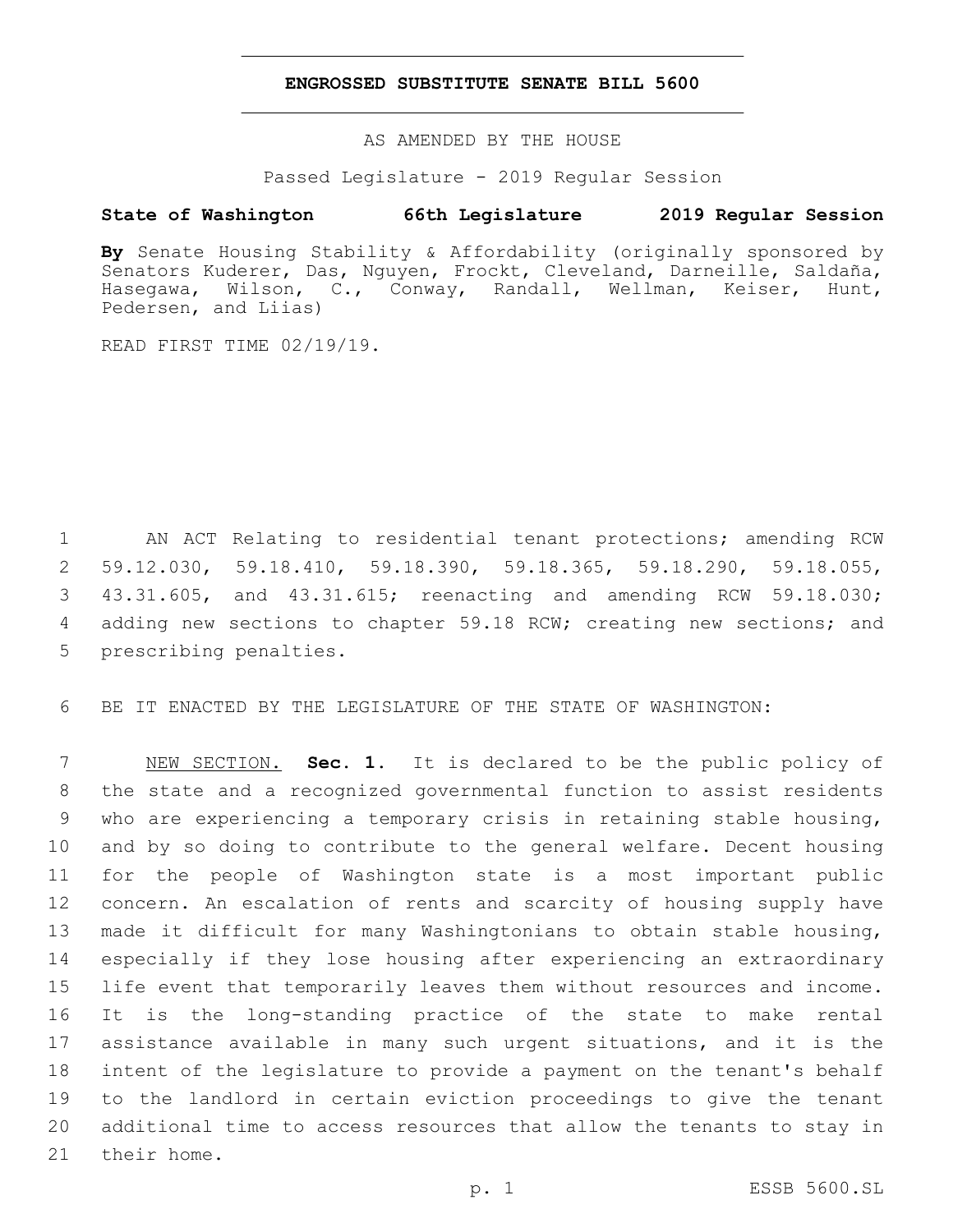**Sec. 2.** RCW 59.12.030 and 1998 c 276 s 6 are each amended to 2 read as follows:

3 A tenant of real property for a term less than life is ((quilty  $\left(4 \quad \right.$  of)) liable for unlawful detainer either:

 (1) When he or she holds over or continues in possession, in person or by subtenant, of the property or any part thereof after the expiration of the term for which it is let to him or her. When real property is leased for a specified term or period by express or implied contract, whether written or oral, the tenancy shall be terminated without notice at the expiration of the specified term or 11 period;

 (2) When he or she, having leased property for an indefinite time with monthly or other periodic rent reserved, continues in possession 14 thereof, in person or by subtenant, after the end of any such month 15 or period, when the landlord, more than twenty days prior to the end of such month or period, has served notice (in manner in RCW 59.12.040 provided) requiring him or her to quit the premises at the 18 expiration of such month or period;

 (3) When he or she continues in possession in person or by subtenant after a default in the payment of rent, and after notice in writing requiring in the alternative the payment of the rent or the surrender of the detained premises, served (in manner in RCW 23 59.12.040 provided) ( $(\pm n)$ ) on behalf of the person entitled to the rent upon the person owing it, has remained uncomplied with for the 25 period of three days after service ((thereof)), or for the period of fourteen days after service for tenancies under chapter 59.18 RCW. 27 The notice may be served at any time after the rent becomes due. For 28 the purposes of this subsection and as applied to tenancies under chapter 59.18 RCW, "rent" has the same meaning as defined in RCW 30 59.18.030;

 (4) When he or she continues in possession in person or by 32 subtenant after a neglect or failure to keep or perform any ((other)) condition or covenant of the lease or agreement under which the property is held, including any covenant not to assign or sublet, 35 other than one for the payment of rent, and after notice in writing requiring in the alternative the performance of such condition or covenant or the surrender of the property, served (in manner in RCW 59.12.040 provided) upon him or her, and if there is a subtenant in actual possession of the premises, also upon such subtenant, shall remain uncomplied with for ten days after service thereof. Within ten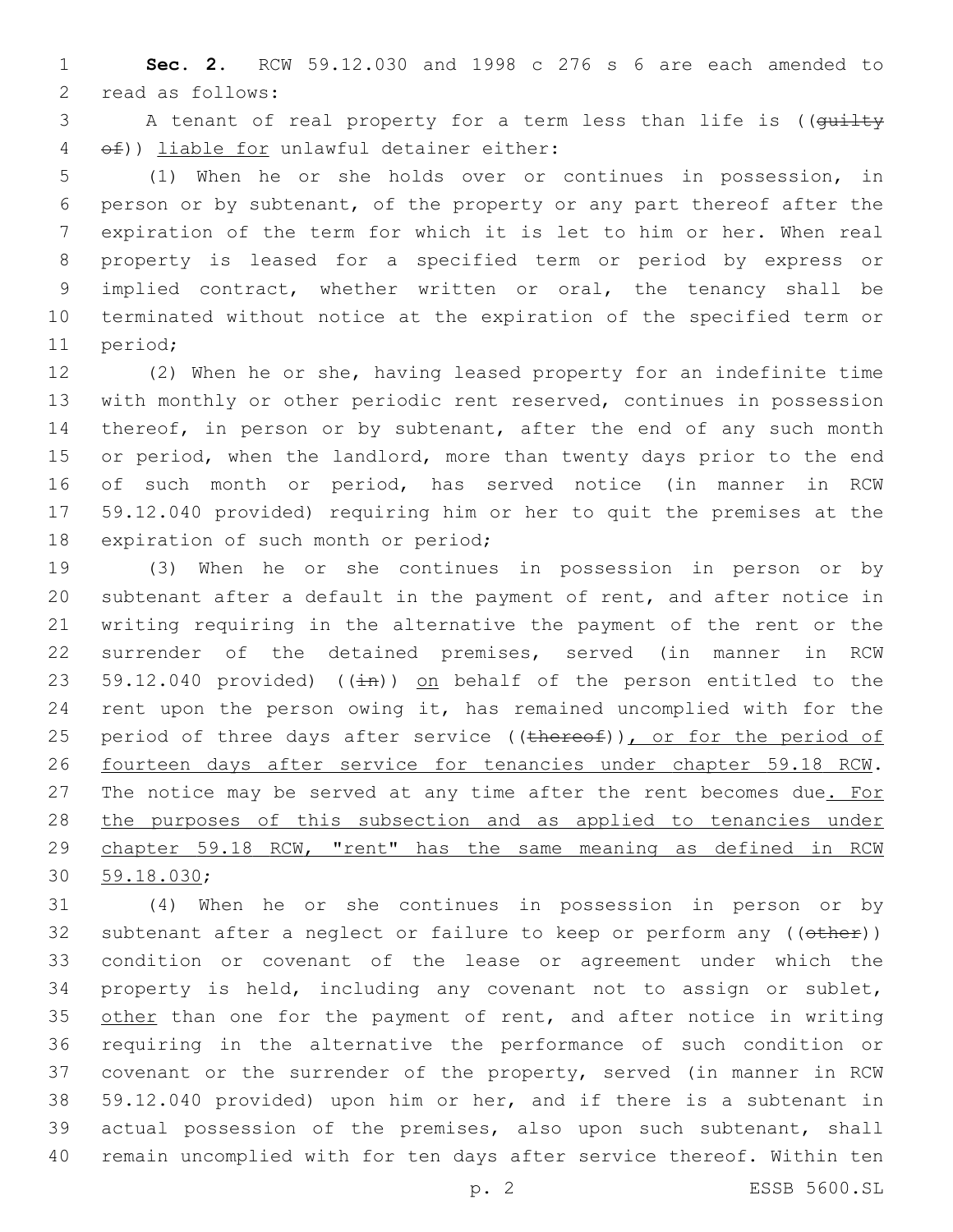days after the service of such notice the tenant, or any subtenant in actual occupation of the premises, or any mortgagee of the term, or other person interested in its continuance, may perform such condition or covenant and thereby save the lease from such forfeiture. For the purposes of this subsection and as applied to tenancies under chapter 59.18 RCW, "rent" has the same meaning as 7 defined in RCW 59.18.030;

 (5) When he or she commits or permits waste upon the demised premises, or when he or she sets up or carries on thereon any unlawful business, or when he or she erects, suffers, permits, or maintains on or about the premises any nuisance, and remains in possession after the service (in manner in RCW 59.12.040 provided) 13 upon him or her of three days' notice to quit;

 (6) A person who, without the permission of the owner and without having color of title thereto, enters upon land of another and who 16 fails or refuses to remove therefrom after three days' notice, in writing and served upon him or her in the manner provided in RCW 59.12.040. Such person may also be subject to the criminal provisions 19 of chapter 9A.52 RCW; or

 (7) When he or she commits or permits any gang-related activity 21 at the premises as prohibited by RCW 59.18.130.

 NEW SECTION. **Sec. 3.** A new section is added to chapter 59.18 23 RCW to read as follows:

 (1) Every fourteen-day notice served pursuant to RCW 59.12.030(3) 25 must be in substantially the following form:

"**FOURTEEN-DAY NOTICE TO PAY RENT OR VACATE THE PREMISES**

 You are receiving the attached notice because the landlord alleges you are not in compliance with the terms of the lease agreement by failing to pay rent and/or utilities and/or recurring or 30 periodic charges that are past due.

 **(1) Monthly rent due for (list month(s)): \$ (dollar amount) AND/OR (2) Utilities due for (list month(s)): \$ (dollar amount)**

**AND/OR**

 **(3) Other recurring or periodic charges identified in the lease for (list month(s)): \$ (dollar amount) TOTAL AMOUNT DUE: \$ (dollar amount)**

 **Note - payment must be by cash, cashier's check, money order, or certified funds pursuant to the terms of the rental agreement.**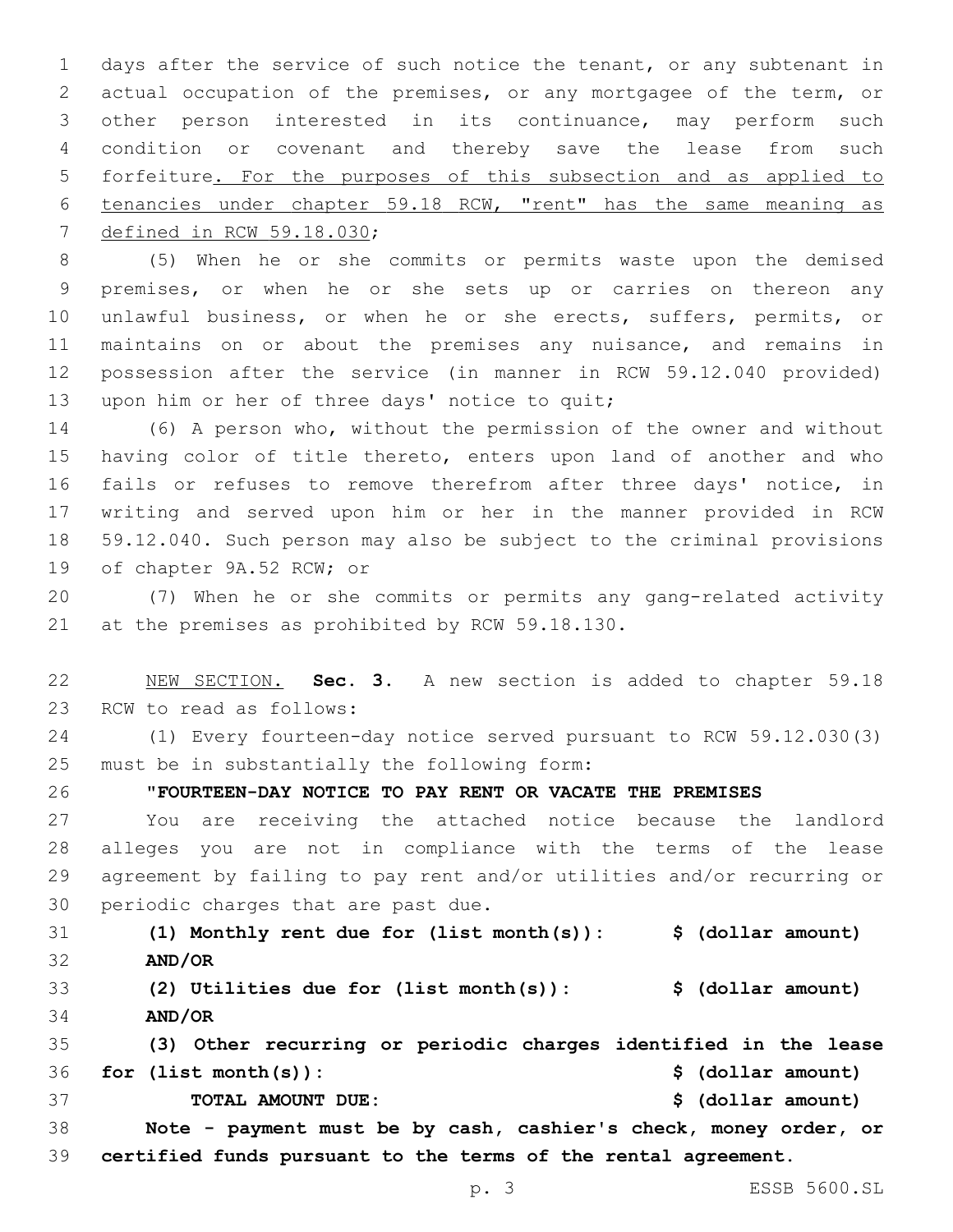You must pay the total amount due to your landlord within fourteen (14) days after service of this notice or you must vacate the premises. Any payment you make to the landlord must first be applied to the total amount due as shown on this notice. Any failure to comply with this notice within fourteen (14) days after service of this notice may result in a judicial proceeding that leads to your 7 eviction from the premises.

 **The Washington state Office of the Attorney General has this notice in multiple languages on its web site. You will also find information there on how to find a lawyer or advocate at low or no cost and any available resources to help you pay your rent. Alternatively, call 2-1-1 to learn about these services.**

 **State law provides you the right to receive interpreter services at court.**

16 OWNER/LANDLORD: DATE:

 **WHERE TOTAL AMOUNT DUE IS TO BE PAID: \_\_\_(owner/landlord name)\_\_\_ ... (address) ... (** 

 (2) The form required in this section does not abrogate any additional notice requirements to tenants as required by federal, 22 state, or local law.

 NEW SECTION. **Sec. 4.** A new section is added to chapter 59.18 24 RCW to read as follows:

 (1) The office of the attorney general shall produce and maintain on its web site translated versions of the notice under section 3 of 27 this act in the top ten languages spoken in Washington state and, at the discretion of the office of the attorney general, other languages. The notice must be made available upon request in printed form on one letter size paper, eight and one-half by eleven inches, 31 and in an easily readable font size.

 (2) The office of the attorney general shall also provide on its web site information on where tenants can access legal or advocacy resources, including information on any immigrant and cultural organizations where tenants can receive assistance in their primary 36 language.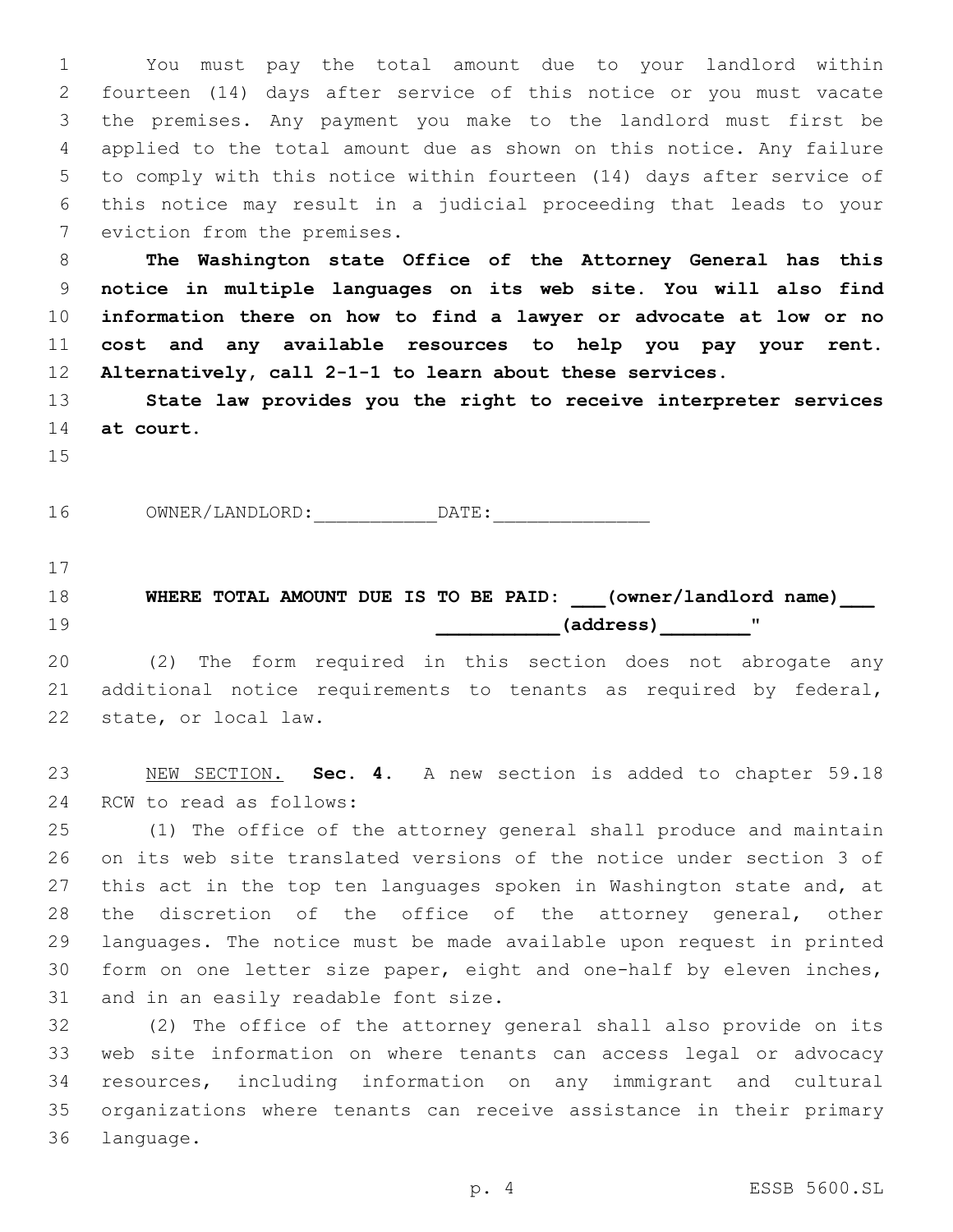(3) The office of the attorney general may also produce and maintain on its web site translated versions of common notices used in unlawful detainer actions, including those relevant to subsidized tenancies, low-income housing tax credit programs, or the federal 5 violence against women act.

 **Sec. 5.** RCW 59.18.030 and 2016 c 66 s 1 are each reenacted and 7 amended to read as follows:

8 As used in this chapter:

 (1) "Certificate of inspection" means an unsworn statement, declaration, verification, or certificate made in accordance with the requirements of RCW 9A.72.085 by a qualified inspector that states that the landlord has not failed to fulfill any substantial obligation imposed under RCW 59.18.060 that endangers or impairs the health or safety of a tenant, including (a) structural members that are of insufficient size or strength to carry imposed loads with safety, (b) exposure of the occupants to the weather, (c) plumbing and sanitation defects that directly expose the occupants to the risk of illness or injury, (d) not providing facilities adequate to supply heat and water and hot water as reasonably required by the tenant, (e) providing heating or ventilation systems that are not functional or are hazardous, (f) defective, hazardous, or missing electrical wiring or electrical service, (g) defective or hazardous exits that increase the risk of injury to occupants, and (h) conditions that 24 increase the risk of fire.

 (2) "Commercially reasonable manner," with respect to a sale of a deceased tenant's personal property, means a sale where every aspect 27 of the sale, including the method, manner, time, place, and other terms, must be commercially reasonable. If commercially reasonable, a landlord may sell the tenant's property by public or private proceedings, by one or more contracts, as a unit or in parcels, and 31 at any time and place and on any terms.

 (3) "Comprehensive reusable tenant screening report" means a tenant screening report prepared by a consumer reporting agency at the direction of and paid for by the prospective tenant and made available directly to a prospective landlord at no charge, which contains all of the following: (a) A consumer credit report prepared by a consumer reporting agency within the past thirty days; (b) the prospective tenant's criminal history; (c) the prospective tenant's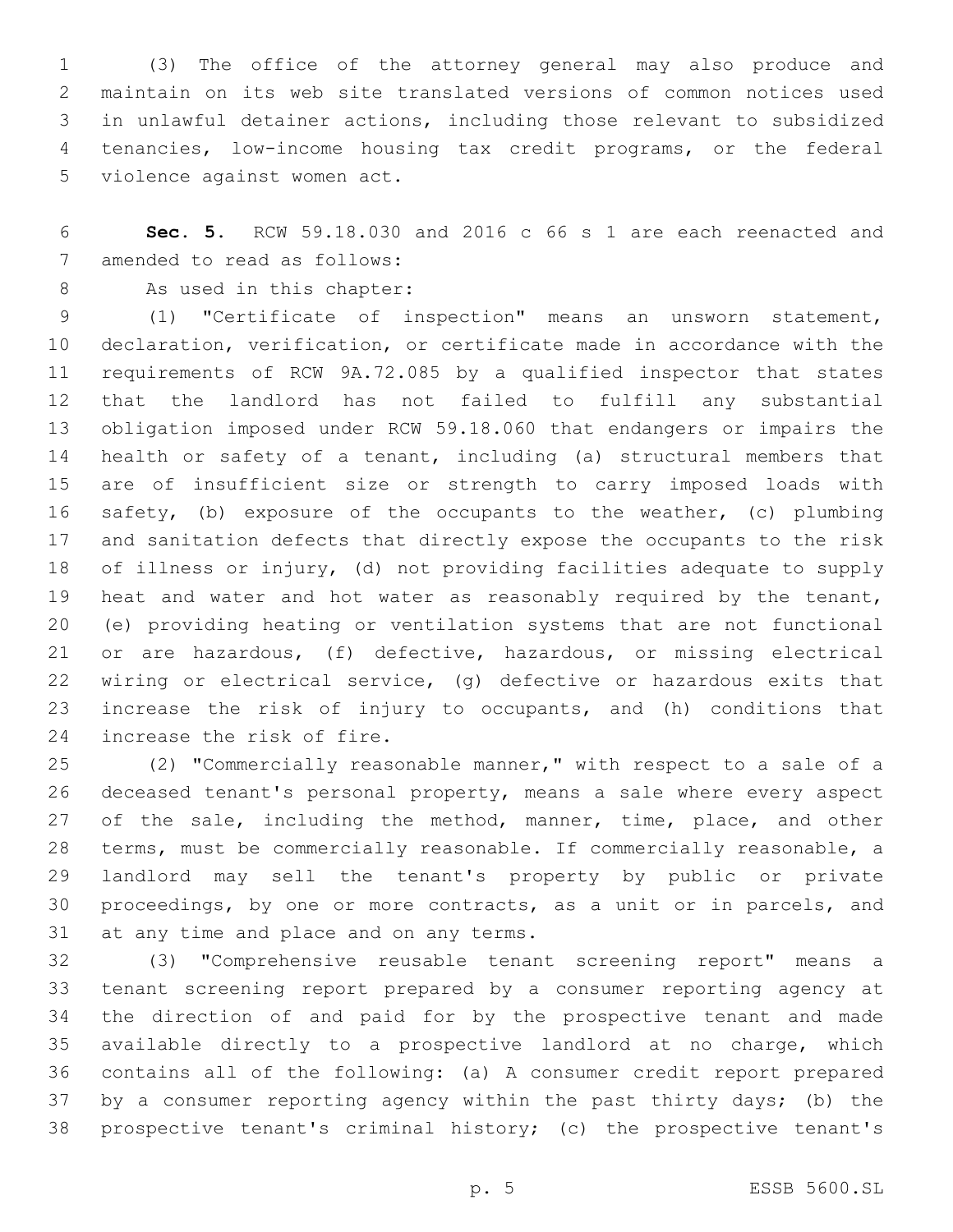eviction history; (d) an employment verification; and (e) the 2 prospective tenant's address and rental history.

 (4) "Criminal history" means a report containing or summarizing (a) the prospective tenant's criminal convictions and pending cases, the final disposition of which antedates the report by no more than seven years, and (b) the results of a sex offender registry and United States department of the treasury's office of foreign assets control search, all based on at least seven years of address history and alias information provided by the prospective tenant or available 10 in the consumer credit report.

 (5) "Designated person" means a person designated by the tenant 12 under RCW 59.18.590.

(6) "Distressed home" has the same meaning as in RCW 61.34.020.

 (7) "Distressed home conveyance" has the same meaning as in RCW 15 61.34.020.

 (8) "Distressed home purchaser" has the same meaning as in RCW 17 61.34.020.

 (9) "Dwelling unit" is a structure or that part of a structure which is used as a home, residence, or sleeping place by one person or by two or more persons maintaining a common household, including but not limited to single-family residences and units of multiplexes, 22 apartment buildings, and mobile homes.

 (10) "Eviction history" means a report containing or summarizing the contents of any records of unlawful detainer actions concerning the prospective tenant that are reportable in accordance with state law, are lawful for landlords to consider, and are obtained after a search based on at least seven years of address history and alias information provided by the prospective tenant or available in the 29 consumer credit report.

 (11) "Gang" means a group that: (a) Consists of three or more persons; (b) has identifiable leadership or an identifiable name, sign, or symbol; and (c) on an ongoing basis, regularly conspires and 33 acts in concert mainly for criminal purposes.

 (12) "Gang-related activity" means any activity that occurs 35 within the gang or advances a gang purpose.

(13) "In danger of foreclosure" means any of the following:

 (a) The homeowner has defaulted on the mortgage and, under the terms of the mortgage, the mortgagee has the right to accelerate full payment of the mortgage and repossess, sell, or cause to be sold the 40 property;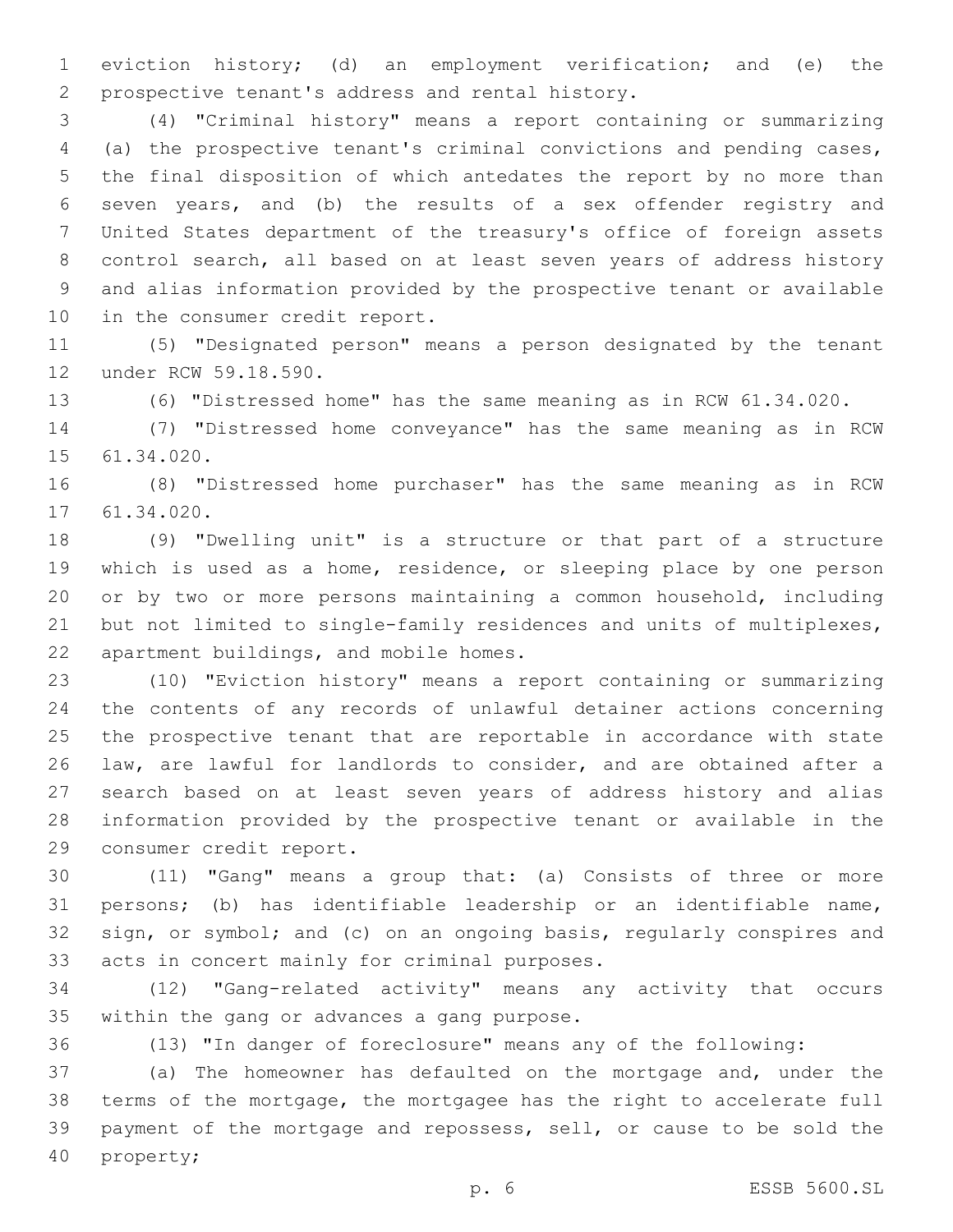(b) The homeowner is at least thirty days delinquent on any loan 2 that is secured by the property; or

 (c) The homeowner has a good faith belief that he or she is likely to default on the mortgage within the upcoming four months due to a lack of funds, and the homeowner has reported this belief to:

(i) The mortgagee;6

 (ii) A person licensed or required to be licensed under chapter 8 19.134 RCW;

 (iii) A person licensed or required to be licensed under chapter 10 19.146 RCW;

 (iv) A person licensed or required to be licensed under chapter 12 18.85 RCW;

13 (v) An attorney-at-law;

 (vi) A mortgage counselor or other credit counselor licensed or certified by any federal, state, or local agency; or

(vii) Any other party to a distressed property conveyance.

 (14) "Landlord" means the owner, lessor, or sublessor of the dwelling unit or the property of which it is a part, and in addition means any person designated as representative of the owner, lessor, or sublessor including, but not limited to, an agent, a resident 21 manager, or a designated property manager.

 (15) "Mortgage" is used in the general sense and includes all instruments, including deeds of trust, that are used to secure an 24 obligation by an interest in real property.

 (16) "Owner" means one or more persons, jointly or severally, in 26 whom is vested:

(a) All or any part of the legal title to property; or

 (b) All or part of the beneficial ownership, and a right to 29 present use and enjoyment of the property.

 (17) "Person" means an individual, group of individuals, corporation, government, or governmental agency, business trust, estate, trust, partnership, or association, two or more persons having a joint or common interest, or any other legal or commercial 34 entity.

 (18) "Premises" means a dwelling unit, appurtenances thereto, grounds, and facilities held out for the use of tenants generally and any other area or facility which is held out for use by the tenant.

 (19) "Property" or "rental property" means all dwelling units on a contiguous quantity of land managed by the same landlord as a 40 single, rental complex.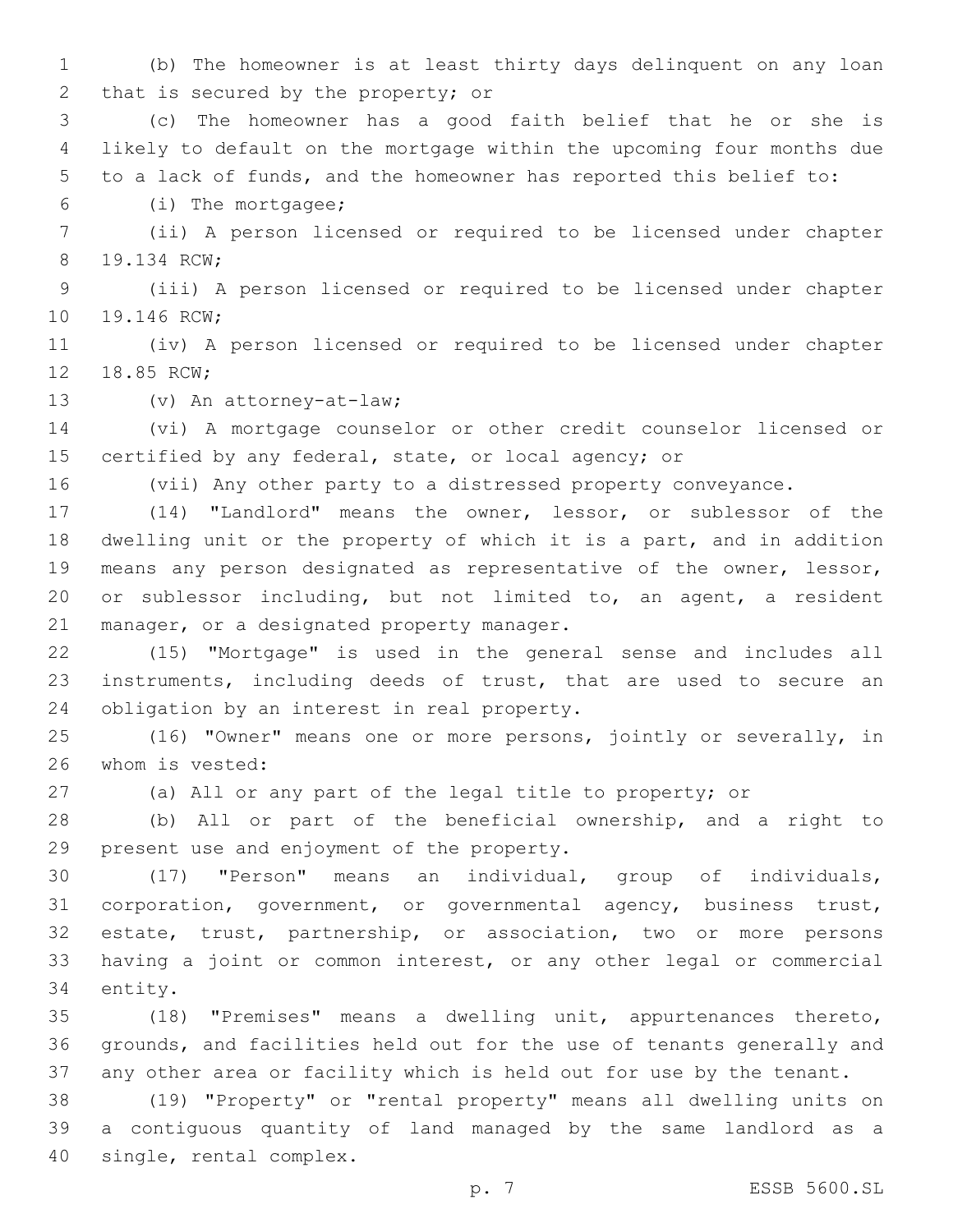(20) "Prospective landlord" means a landlord or a person who advertises, solicits, offers, or otherwise holds a dwelling unit out 3 as available for rent.

 (21) "Prospective tenant" means a tenant or a person who has applied for residential housing that is governed under this chapter.

 (22) "Qualified inspector" means a United States department of housing and urban development certified inspector; a Washington state licensed home inspector; an American society of home inspectors certified inspector; a private inspector certified by the national association of housing and redevelopment officials, the American 11 association of code enforcement, or other comparable professional association as approved by the local municipality; a municipal code enforcement officer; a Washington licensed structural engineer; or a 14 Washington licensed architect.

 (23) "Reasonable attorneys' fees," where authorized in this chapter, means an amount to be determined including the following factors: The time and labor required, the novelty and difficulty of the questions involved, the skill requisite to perform the legal service properly, the fee customarily charged in the locality for similar legal services, the amount involved and the results obtained, and the experience, reputation and ability of the lawyer or lawyers 22 performing the services.

 (24) "Reasonable manner," with respect to disposing of a deceased tenant's personal property, means to dispose of the property by donation to a not-for-profit charitable organization, by removal of the property by a trash hauler or recycler, or by any other method 27 that is reasonable under the circumstances.

28 (25) "Rent" or "rental amount" means recurring and periodic charges identified in the rental agreement for the use and occupancy 30 of the premises, which may include charges for utilities. Except as provided in section 6(3) of this act, these terms do not include 32 nonrecurring charges for costs incurred due to late payment, damages, deposits, legal costs, or other fees, including attorneys' fees.

 (26) "Rental agreement" means all agreements which establish or modify the terms, conditions, rules, regulations, or any other provisions concerning the use and occupancy of a dwelling unit.

 $(1+26)$ )  $(27)$  A "single-family residence" is a structure maintained and used as a single dwelling unit. Notwithstanding that a dwelling unit shares one or more walls with another dwelling unit, it shall be deemed a single-family residence if it has direct access to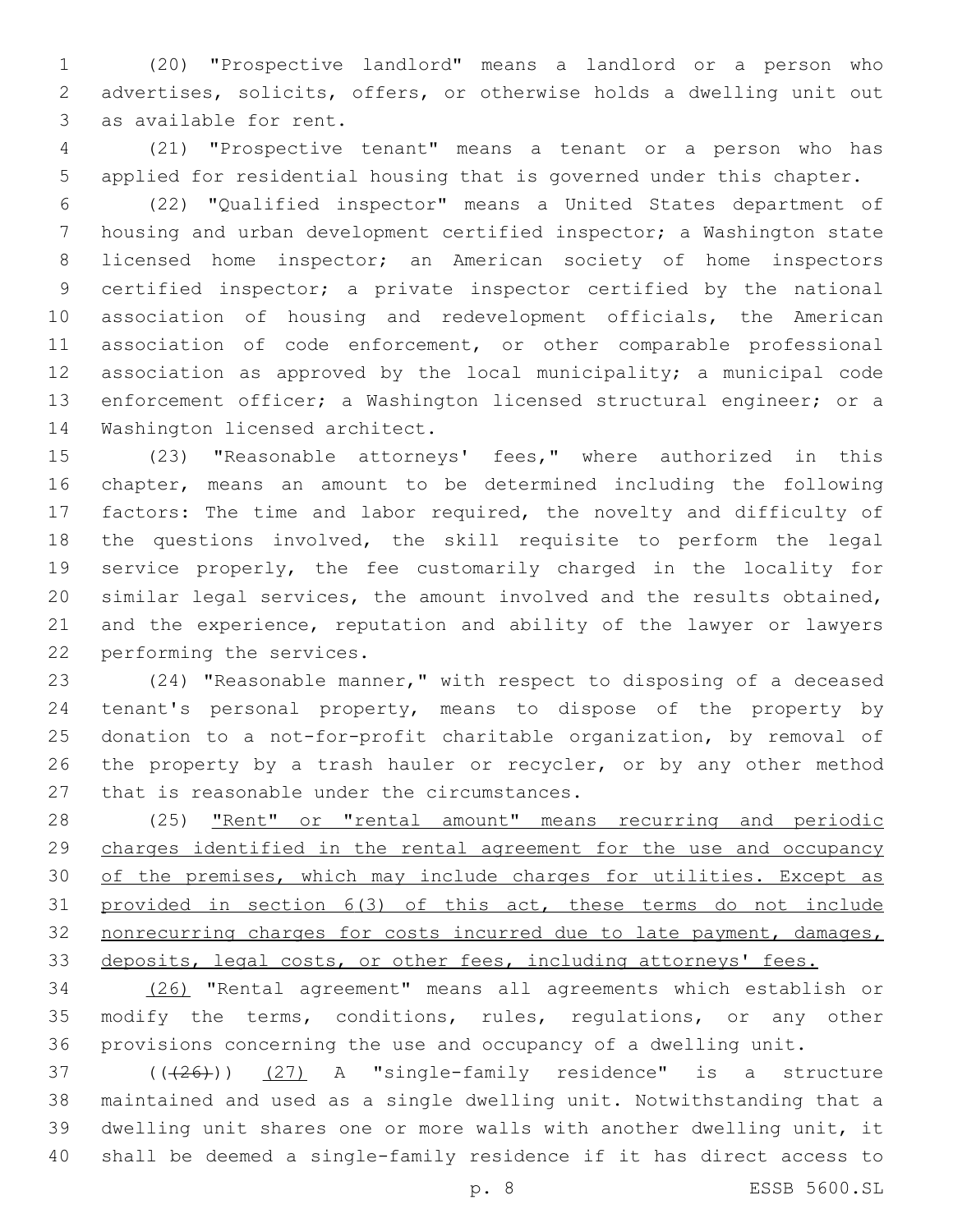a street and shares neither heating facilities nor hot water equipment, nor any other essential facility or service, with any 3 other dwelling unit.

 ( $(\overline{27})$ )  $(28)$  A "tenant" is any person who is entitled to occupy a dwelling unit primarily for living or dwelling purposes under a 6 rental agreement.

 $(1)(128)$ ) (29) "Tenant representative" means:

 (a) A personal representative of a deceased tenant's estate if 9 known to the landlord;

 (b) If the landlord has no knowledge that a personal representative has been appointed for the deceased tenant's estate, a person claiming to be a successor of the deceased tenant who has provided the landlord with proof of death and an affidavit made by 14 the person that meets the requirements of RCW 11.62.010(2);

 (c) In the absence of a personal representative under (a) of this subsection or a person claiming to be a successor under (b) of this 17 subsection, a designated person; or

 (d) In the absence of a personal representative under (a) of this subsection, a person claiming to be a successor under (b) of this subsection, or a designated person under (c) of this subsection, any person who provides the landlord with reasonable evidence that he or she is a successor of the deceased tenant as defined in RCW 11.62.005. The landlord has no obligation to identify all of the 24 deceased tenant's successors.

25 (( $(29)$ )) (30) "Tenant screening" means using a consumer report or other information about a prospective tenant in deciding whether to make or accept an offer for residential rental property to or from a 28 prospective tenant.

29 (((30))) (31) "Tenant screening report" means a consumer report as defined in RCW 19.182.010 and any other information collected by a 31 tenant screening service.

 NEW SECTION. **Sec. 6.** A new section is added to chapter 59.18 33 RCW to read as follows:

34 Under this chapter:

 (1) A landlord must first apply any payment made by a tenant toward rent before applying any payment toward late payments, damages, legal costs, or other fees, including attorneys' fees.

 (2) Except as provided in RCW 59.18.410, the tenant's right to possession of the premises may not be conditioned on a tenant's

p. 9 ESSB 5600.SL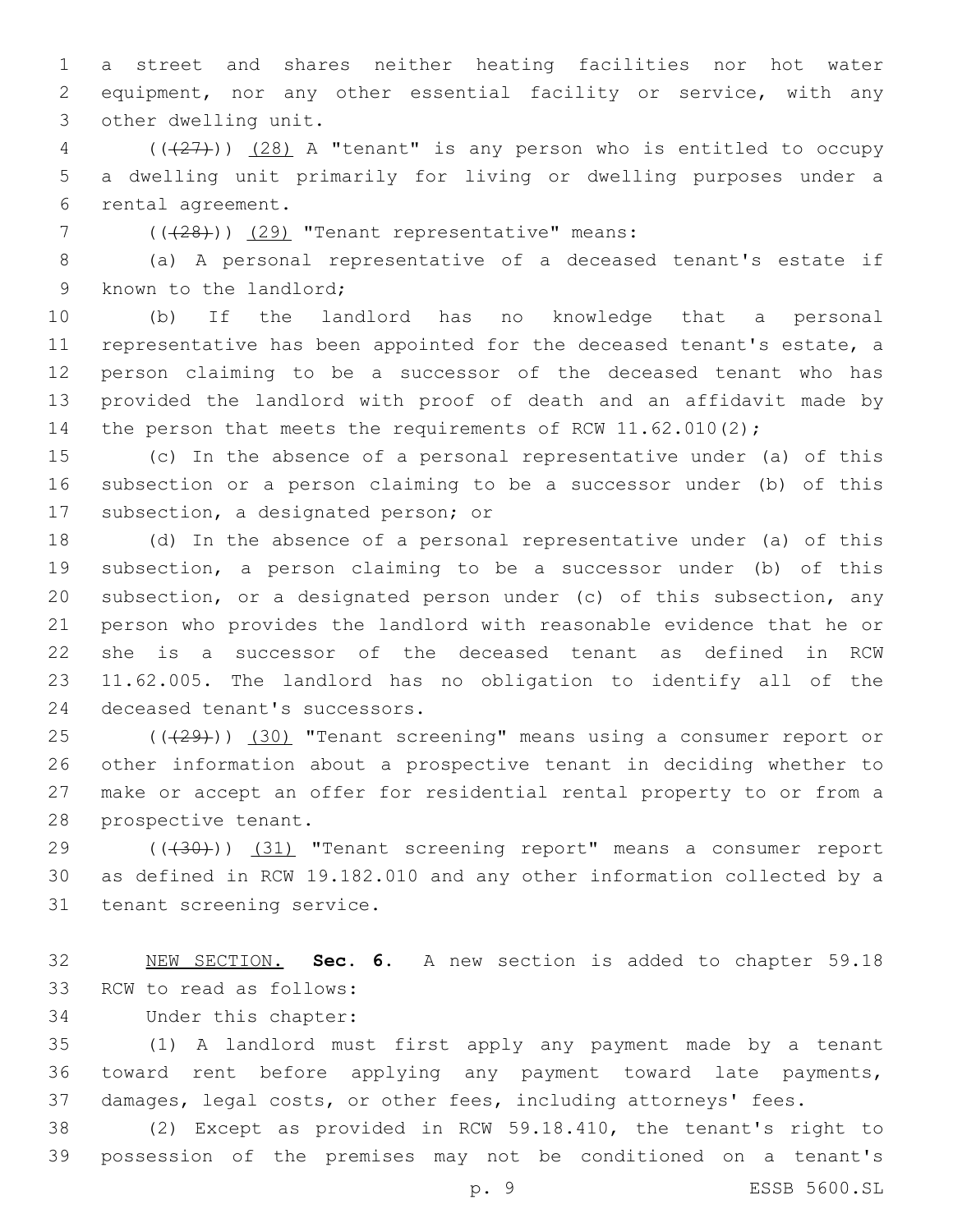payment or satisfaction of any monetary amount other than rent. However, this does not foreclose a landlord from pursuing other lawful remedies to collect late payments, legal costs, or other fees, 4 including attorneys' fees.

 (3) When, at the commencement of the tenancy, the landlord has provided an installment payment plan for nonrefundable fees or deposits for the security of the tenant's obligations and the tenant defaults in payment, the landlord may treat the default in payment as rent owing. Any rights the tenant and landlord have under this chapter with respect to rent owing equally apply under this 11 subsection.

12 **Sec. 7.** RCW 59.18.410 and 2011 c 132 s 20 are each amended to 13 read as follows:

14 (1) If ((upon the)) at trial the verdict of the jury or, if the 15 case ((be)) is tried without a jury, the finding of the court ((be)) 16 is in favor of the ((plaintiff)) landlord and against the 17 ((defendant)) tenant, judgment shall be entered for the restitution 18 of the premises; and if the proceeding ((be)) is for unlawful 19 detainer after neglect or failure to perform any condition or 20 covenant of a lease or agreement under which the property is held, or 21 after default in the payment of rent, the judgment shall also declare 22 the forfeiture of the lease, agreement, or tenancy. The jury, or the 23 court, if the proceedings ((be)) are tried without a jury, shall also 24 assess the damages arising out of the tenancy occasioned to the 25 ((plaintiff)) landlord by any forcible entry, or by any forcible or 26 unlawful detainer, alleged in the complaint and proved ((on the)) at 27 trial, and, if the alleged unlawful detainer ((be after)) is based on 28 default in the payment of rent, find the amount of any rent due, and 29 the judgment shall be rendered against the ((defendant quilty of)) 30 tenant liable for the forcible entry, forcible detainer, or unlawful 31 detainer for the amount of damages thus assessed  $((and))_{L}$  for the 32 rent, if any, found due, and late fees if such fees are due under the 33 lease and do not exceed seventy-five dollars in total. The court may 34 award statutory costs ((and)). The court may also award reasonable 35 ((attorney's)) attorneys' fees as provided in RCW 59.18.290.

 $(2)$  When the ((proceeding)) tenant is liable for ((an)) unlawful 37 detainer after a default in the payment of rent, ((and the lease or agreement under which the rent is payable has not by its terms  $expired<sub>r</sub>)$ ) execution upon the judgment shall not ((be issued)) occur

p. 10 ESSB 5600.SL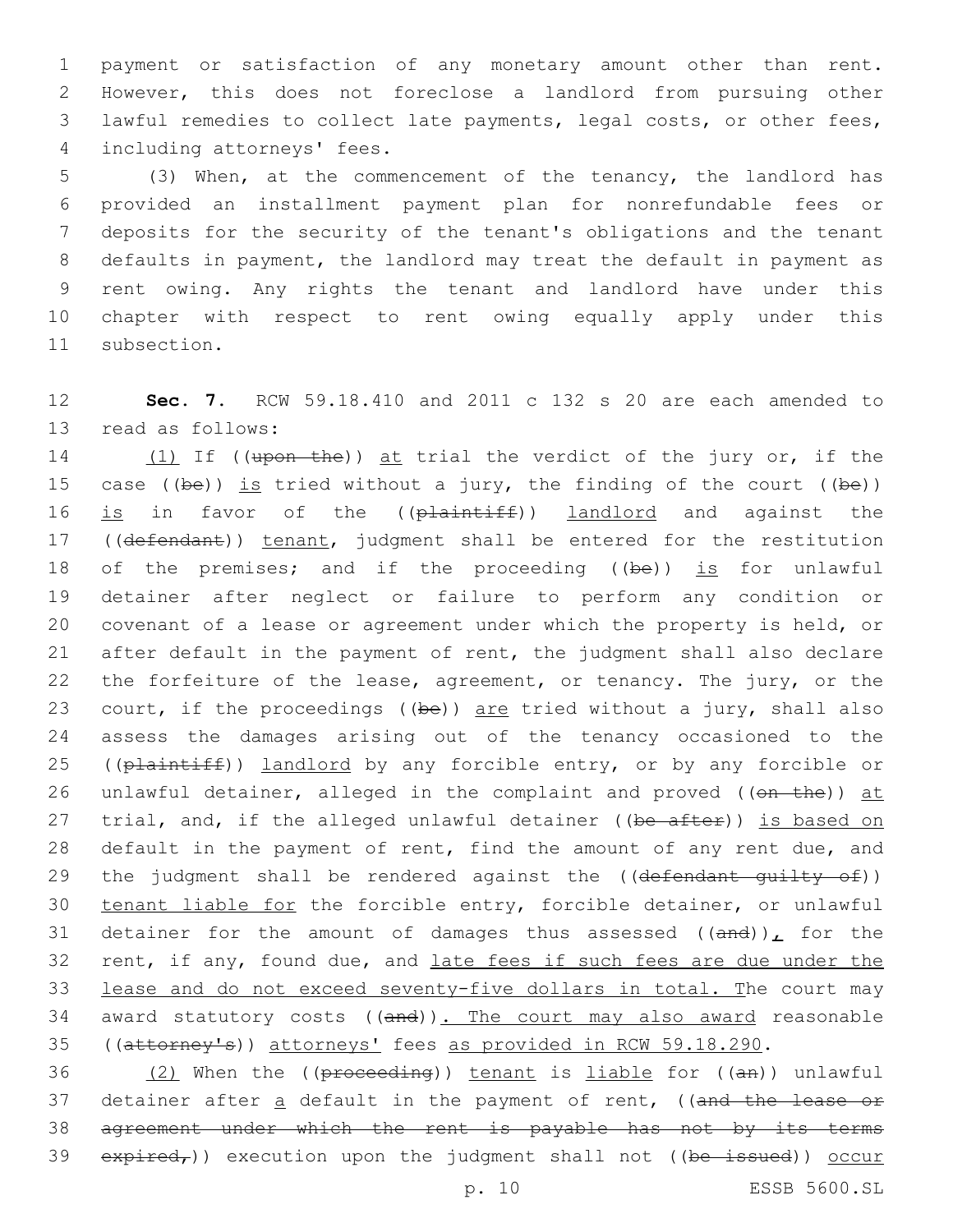1 until the expiration of five court days after the entry of the 2 judgment( $\frac{1}{r}$  within which)). Before such time has expired, the tenant 3 or any subtenant, or any mortgagee of the term, or other party 4 interested in the continuance of the tenancy, may pay into court 5 ( $(for)$ ) or to the landlord the amount of the ( $(judgment$  and costs, 6 and thereupon the judgment shall be satisfied and the)) rent due, any 7 court costs incurred at the time of payment, late fees if such fees 8 are due under the lease and do not exceed seventy-five dollars in 9 total, and attorneys' fees if awarded, in which event any judgment 10 entered shall be satisfied and the tenant restored to his or her 11 tenancy( $(\frac{1}{t} - \frac{b}{t})$ . If a judgment has been satisfied, the landlord 12 shall file a satisfaction of judgment with the court. A tenant 13 seeking to exercise rights under this subsection shall pay an 14 additional fifty dollars for each time the tenant was reinstated 15 after judgment pursuant to this subsection within the previous twelve 16 months prior to payment. If payment ((, as herein provided, be)) of 17 the amount specified in this subsection is not made within five court 18 days after the entry of the judgment, the judgment may be enforced 19 for its full amount and for the possession of the premises.

20 (3)(a) Following the entry of a judgment in favor of the landlord 21 and against the tenant for the restitution of the premises and 22 forfeiture of the tenancy due to nonpayment of rent, the court, at 23 the time of the show cause hearing or trial, or upon subsequent 24 motion of the tenant but before the execution of the writ of 25 restitution, may stay the writ of restitution upon good cause and on 26 such terms that the court deems fair and just for both parties. In 27 making this decision, the court shall consider evidence of the 28 following factors:

29 (i) The tenant's willful or intentional default or intentional 30 failure to pay rent;

31 (ii) Whether nonpayment of the rent was caused by exigent 32 circumstances that were beyond the tenant's control and that are not 33 likely to recur;

## 34 (iii) The tenant's ability to timely pay the judgment;

35 (iv) The tenant's payment history;

# 36 (v) Whether the tenant is otherwise in substantial compliance 37 with the rental agreement;

38 (vi) Hardship on the tenant if evicted; and

39 (vii) Conduct related to other notices served within the last six 40 months.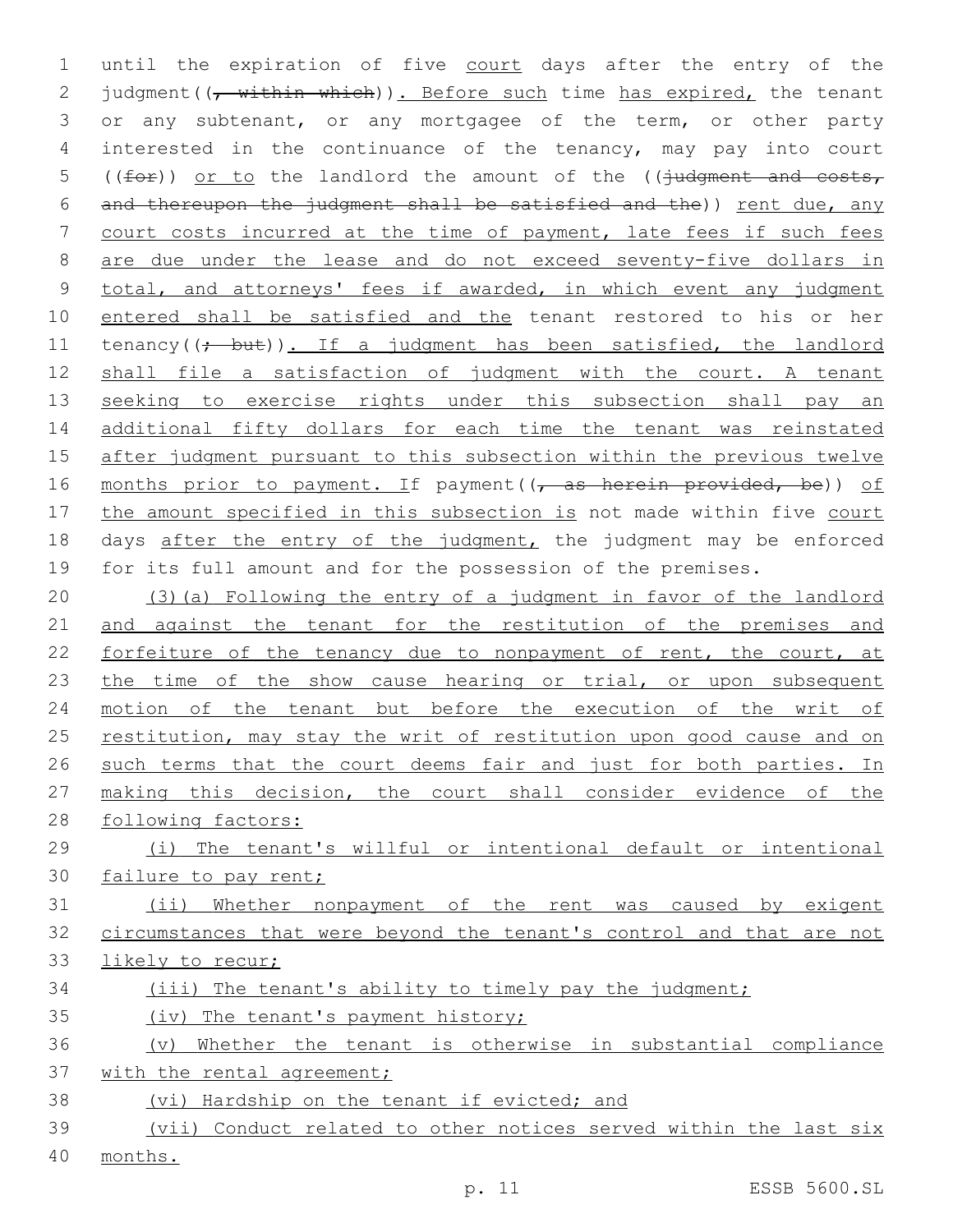(b) The burden of proof for such relief under this subsection (3) shall be on the tenant. If the tenant seeks relief pursuant to this 3 subsection (3) at the time of the show cause hearing, the court shall hear the matter at the time of the show cause hearing or as expeditiously as possible so as to avoid unnecessary delay or hardship on the parties.

(c) In any order issued pursuant to this subsection (3):

 (i) The court shall not stay the writ of restitution more than ninety days from the date of order, but may order repayment of the judgment balance within such time. If the payment plan is to exceed thirty days, the total cumulative payments for each thirty-day period following the order shall be no less than one month of the tenant's 13 share of the rent, and the total amount of the judgment and all 14 additional rent that is due shall be paid within ninety days.

15 (ii) Within any payment plan ordered by the court, the court shall require the tenant to pay to the landlord or to the court one month's rent within five court days of issuance of the order. If the 18 date of the order is on or before the fifteenth of the month, the tenant shall remain current with ongoing rental payments as they become due for the duration of the payment plan; if the date of the 21 order is after the fifteenth of the month, the tenant shall have the option to apportion the following month's rental payment within the payment plan, but monthly rental payments thereafter shall be paid according to the rental agreement.

 (iii) The sheriff may serve the writ of restitution upon the tenant before the expiration of the five court days of issuance of the order; however, the sheriff shall not execute the writ of restitution until after expiration of the five court days in order for payment to be made of one month's rent as required by (c)(ii) of this subsection. In the event payment is made as provided in (c)(ii) 31 of this subsection for one month's rent, the court shall stay the writ of restitution ex parte without prior notice to the landlord upon the tenant filing and presenting a motion to stay with a declaration of proof of payment demonstrating full compliance with the required payment of one month's rent. Any order staying the writ of restitution under this subsection (3)(c)(iii) shall require the tenant to serve a copy of the order on the landlord by personal delivery, first-class mail, facsimile, or email if agreed to by the parties.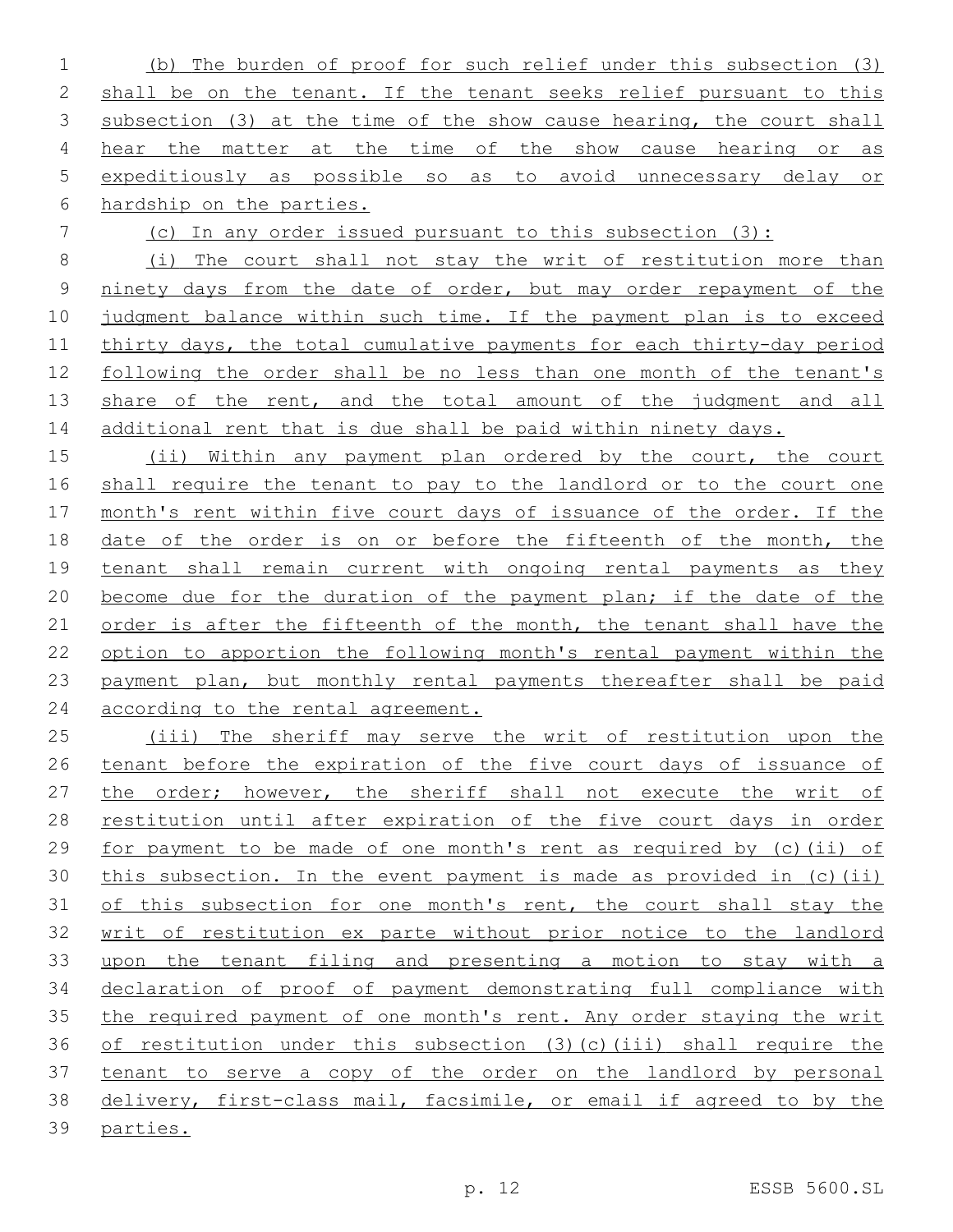(A) If the tenant has satisfied (c)(ii) of this subsection by 2 paying one month's rent within five court days, but defaults on a subsequent payment required by the court pursuant to this subsection (3)(c), the landlord may enforce the writ of restitution after 5 serving a notice of default in accordance with RCW 59.12.040 informing the tenant that he or she has defaulted on rent due under the lease agreement or payment plan entered by the court. Upon 8 service of the notice of default, the tenant shall have three calendar days from the date of service to vacate the premises before the sheriff may execute the writ of restitution. (B) If the landlord serves the notice of default described under this subsection (3)(c)(iii), an additional day is not included in 13 calculating the time before the sheriff may execute the writ of 14 restitution. The notice of default must be in substantially the following form: NOTICE OF DEFAULT FOR RENT AND/OR PAYMENT PLAN ORDERED BY COURT NAME(S) ADDRESS CITY, STATE, ZIP THIS IS NOTICE THAT YOU ARE IN DEFAULT OF YOUR RENT AND/OR PAYMENT PLAN ORDERED BY THE COURT. YOUR LANDLORD HAS RECEIVED THE FOLLOWING PAYMENTS: DATE AMOUNT DATE AMOUNT DATE AMOUNT THE LANDLORD MAY SCHEDULE YOUR PHYSICAL EVICTION WITHIN THREE CALENDAR DAYS OF SERVICE OF THIS NOTICE. TO STOP A PHYSICAL EVICTION, YOU ARE REQUIRED TO PAY THE BALANCE OF YOUR RENT AND/OR 32 PAYMENT PLAN IN THE AMOUNT OF \$. . . . . . PAYMENT MAY BE MADE TO THE COURT OR TO THE LANDLORD. IF YOU FAIL TO PAY THE BALANCE WITHIN THREE CALENDAR DAYS, THE LANDLORD MAY PROCEED WITH A PHYSICAL EVICTION FOR POSSESSION OF THE UNIT THAT YOU ARE RENTING. DATE

- SIGNATURE
	-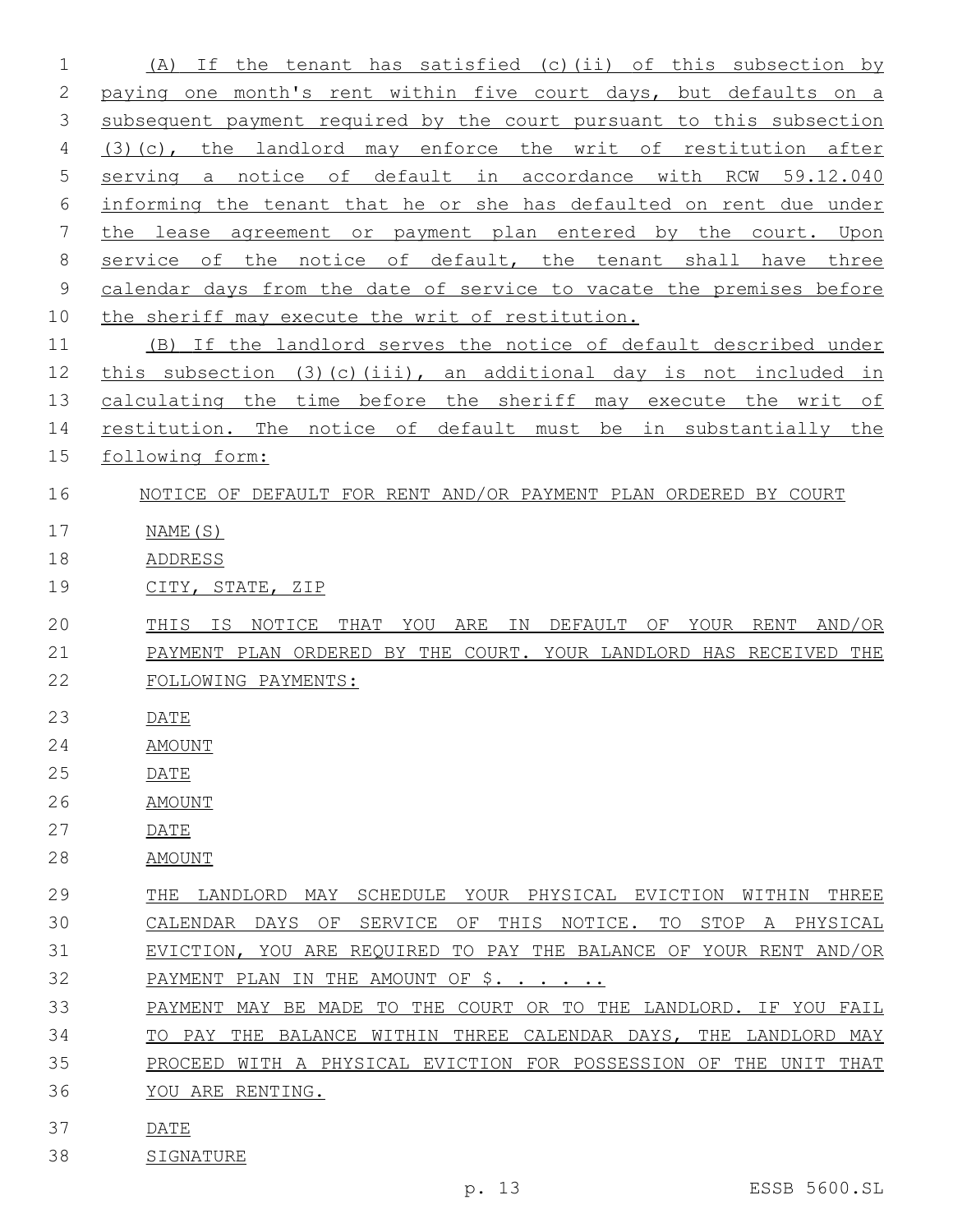LANDLORD/AGENT

NAME

ADDRESS

PHONE

 (iv) If a tenant seeks to satisfy a condition of this subsection (3)(c) by relying on an emergency rental assistance program provided by a government or nonprofit entity and provides an offer of proof, the court shall stay the writ of restitution as necessary to afford 9 the tenant an equal opportunity to comply.

 (v) The court shall extend the writ of restitution as necessary to enforce the order issued pursuant to this subsection (3)(c) in the event of default.

13 (d) A tenant who has been served with three or more notices to 14 pay or vacate for failure to pay rent as set forth in RCW 59.12.040 within twelve months prior to the notice to pay or vacate upon which the proceeding is based may not seek relief under this subsection (3).

 (e)(i) In any application seeking relief pursuant to this subsection (3), the court shall issue a finding as to whether the 20 tenant is low-income, limited resourced, or experiencing hardship to determine if the parties would be eligible for disbursement through the landlord mitigation program account established within RCW 23 43.31.605(1)(c). In making this finding, the court may include an inquiry regarding the tenant's income relative to area median income, 25 household composition, any extenuating circumstances, or other factors, and may rely on written declarations or oral testimony by the parties at the hearing.

 (ii) After a finding that the tenant is low-income, limited resourced, or experiencing hardship, the court may issue an order: (A) Finding that the landlord is eligible to receive on behalf of the tenant and may apply for reimbursement from the landlord mitigation program; and (B) directing the clerk to remit, without further order 33 of the court, any future payments made by the tenant in order to reimburse the department of commerce pursuant to RCW  $43.31.605(1)$  (c)(iii). Nothing in this subsection (3)(c) shall be deemed to obligate the department of commerce to provide assistance in claim reimbursement through the landlord mitigation program if there are not sufficient funds.

 (iii) If the department of commerce fails to disburse payment to the landlord for the judgment pursuant to this subsection (3)(e)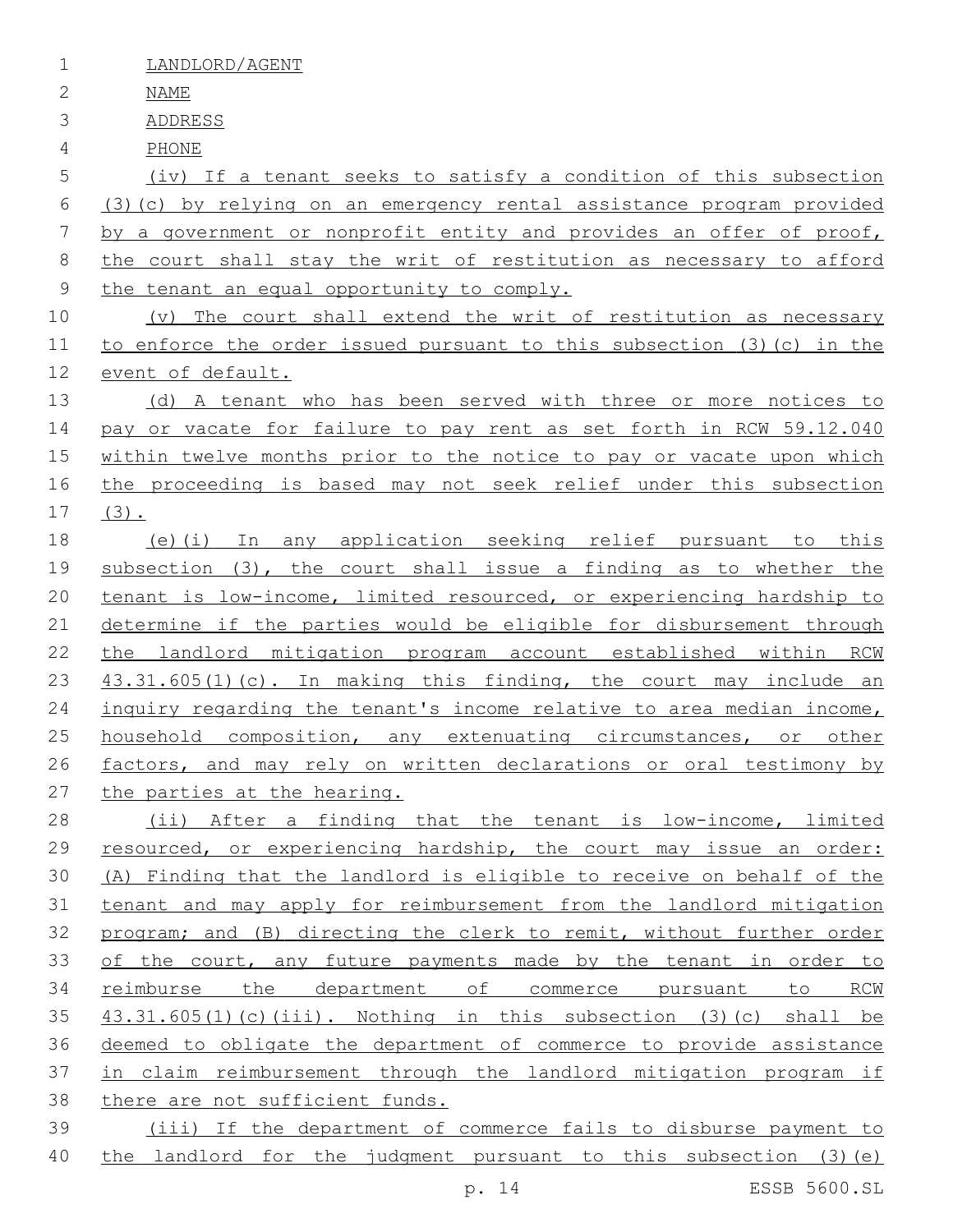1 within thirty days from submission of the application, the landlord 2 may renew an application for a writ of restitution pursuant to RCW 3 59.18.370 and for other rent owed by the tenant since the time of 4 entry of the prior judgment. In such event, the tenant may exercise 5 rights afforded under this section.

 (iv) Upon payment by the department of commerce to the landlord for the remaining or total amount of the judgment, as applicable, the judgment is satisfied and the landlord shall file a satisfaction of 9 judgment with the court.

10 (v) Nothing in this subsection (3)(e) prohibits the landlord from 11 otherwise applying for reimbursement for an unpaid judgment pursuant 12 to RCW 43.31.605(1)(c) after the tenant defaults on a payment plan 13 ordered pursuant to (c) of this subsection.

14 (4) If a tenant seeks to stay a writ of restitution issued 15 pursuant to this chapter, the court may issue an ex parte stay of the 16 writ of restitution provided the tenant or tenant's attorney submits 17 a declaration indicating good faith efforts were made to notify the 18 other party or, if no efforts were made, why notice could not be 19 provided prior to the application for an ex parte stay, and 20 describing the immediate or irreparable harm that may result if an 21 immediate stay is not granted.

22 (5) In all other cases the judgment may be enforced immediately. 23 If a writ of restitution shall have been executed prior to judgment 24 no further writ or execution for the premises shall be required.

25 (6) This section also applies if the writ of restitution is 26 issued pursuant to a final judgment entered after a show cause 27 hearing conducted in accordance with RCW 59.18.380.

28 **Sec. 8.** RCW 59.18.390 and 2011 c 132 s 19 are each amended to read as follows:29

30 (1) The sheriff shall, upon receiving the writ of restitution, 31 forthwith serve a copy thereof upon the ((defendant)) tenant, his or 32 her agent, or attorney, or a person in possession of the premises, 33 and shall not execute the same for three days thereafter( $\sqrt{t}$  and the 34 defendant, or person in possession of the premises within three days 35 after the service of the writ of restitution may execute to the 36 plaintiff a bond to be filed with and approved by the clerk of the 37 court in such sum as may be fixed by the judge, with sufficient 38 surety to be approved by the clerk of the court, conditioned that 39 they will pay to the plaintiff such sum as the plaintiff may recover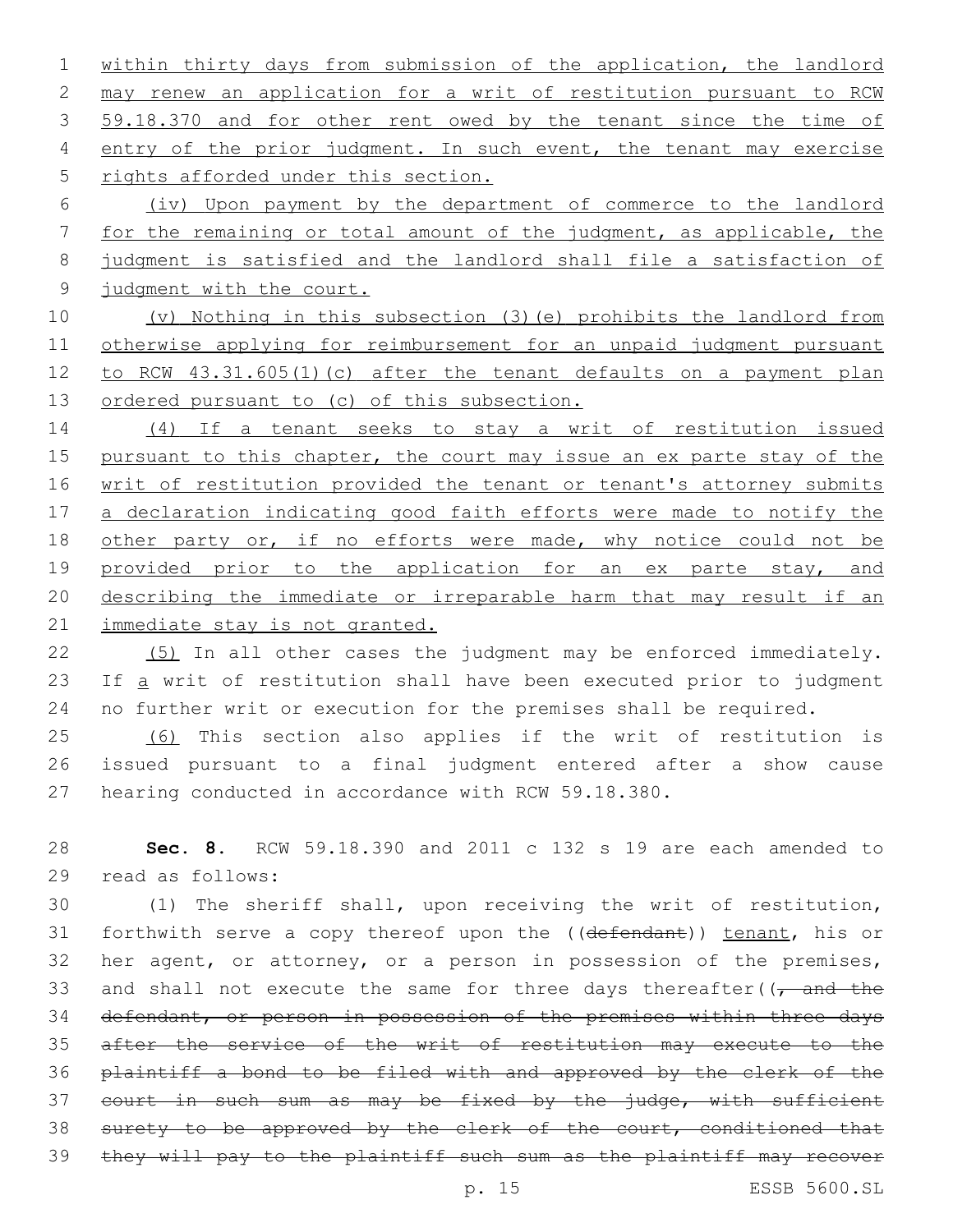1 for the use and occupation of the premises, or any rent found due, together with all damages the plaintiff may sustain by reason of the defendant occupying or keeping possession of the premises, together with all damages which the court theretofore has awarded to the plaintiff as provided in this chapter, and also all the costs of the action. If the writ of restitution was issued after alternative service provided for in RCW 59.18.055, the court shall determine the 8 amount of the bond after considering the rent claimed and any other 9 factors the court deems relevant. The plaintiff, his or her agent or 10 attorneys, shall have notice of the time and place where the court or 11 judge thereof shall fix the amount of the defendant's bond, and shall 12 have notice and a reasonable opportunity to examine into the 13 qualification and sufficiency of the sureties upon the bond before 14 the bond shall be approved by the clerk)). After the issuance of a 15 writ of restitution, acceptance of a payment by the landlord ( $(e<sup>F</sup>)$ 16 plaintiff)) that only partially satisfies the judgment will not invalidate the writ unless pursuant to a written agreement executed by both parties. The eviction will not be postponed or stopped unless a copy of that written agreement is provided to the sheriff. It is 20 the responsibility of the tenant ( $(\overline{or}$  defendant)) to ensure a copy of the agreement is provided to the sheriff. Upon receipt of the agreement, the sheriff will cease action unless ordered to do otherwise by the court. The writ of restitution and the notice that accompanies the writ of restitution required under RCW 59.18.312 25 shall conspicuously state in bold face type, all capitals, not less than twelve points information about partial payments as set forth in subsection (2) of this section. If the writ of restitution has been 28 based upon a finding by the court that the tenant, subtenant, sublessee, or a person residing at the rental premises has engaged in drug-related activity or has allowed any other person to engage in drug-related activity at those premises with his or her knowledge or 32 approval, neither the tenant( $\left(\frac{1}{t} + \frac{1}{t} + \frac{1}{t} + \frac{1}{t} + \frac{1}{t}\right)$  nor a person in possession of the premises shall be entitled to post a bond in order to retain possession of the premises. The writ may be served by the sheriff, in the event he or she shall be unable to find the 36 ((defendant)) tenant, an agent or attorney, or a person in possession of the premises, by affixing a copy of the writ in a conspicuous place upon the premises: PROVIDED, That the sheriff shall not require any bond for the service or execution of the writ. The sheriff shall be immune from all civil liability for serving and enforcing writs of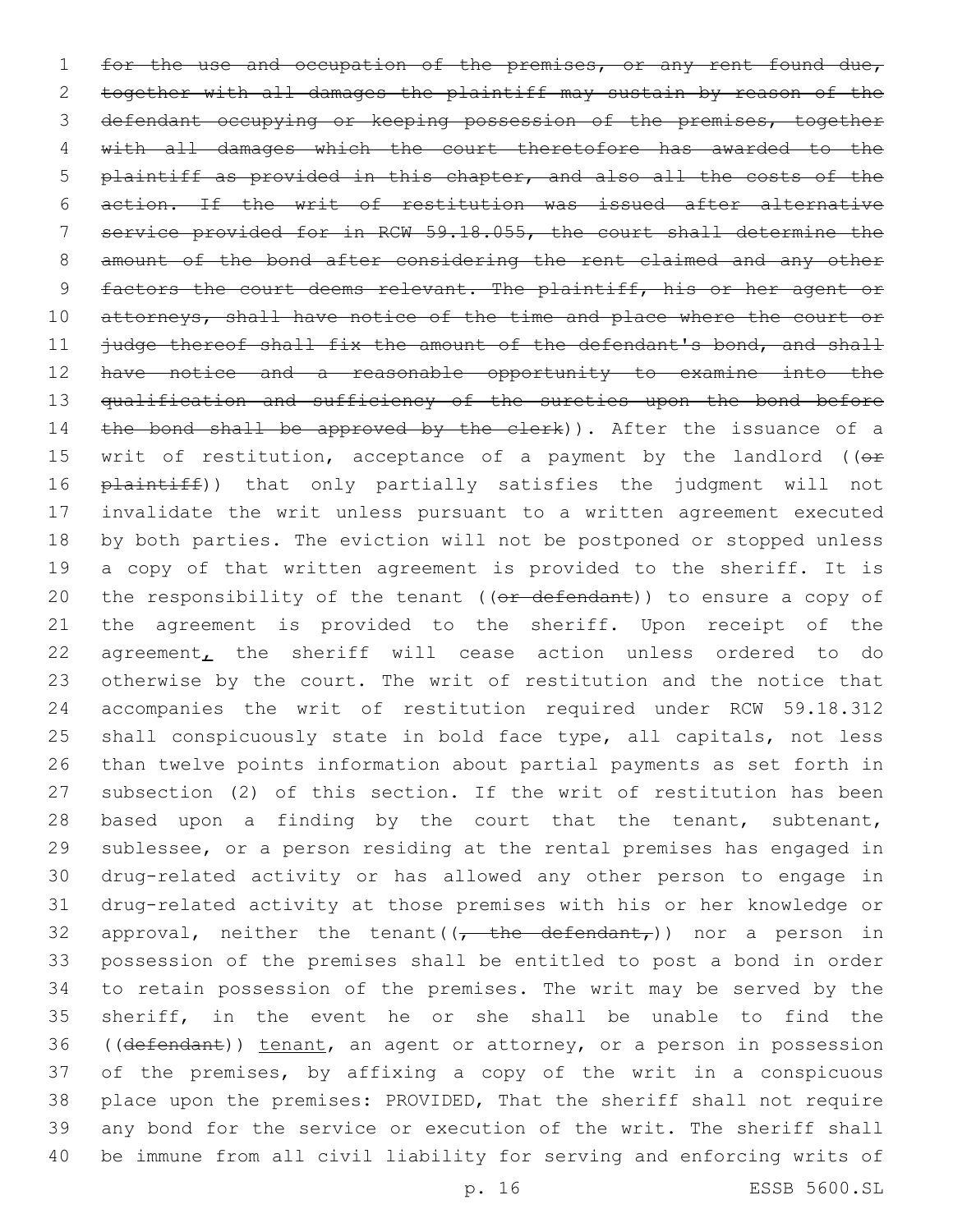restitution unless the sheriff is grossly negligent in carrying out 2 his or her duty.

 (2) The notice accompanying a writ of restitution required under RCW 59.18.312 shall be substantially similar to the following:

## **IMPORTANT NOTICE - PARTIAL PAYMENTS**

 **YOUR LANDLORD'S ACCEPTANCE OF A PARTIAL PAYMENT FROM YOU AFTER SERVICE OF THIS WRIT OF RESTITUTION WILL NOT AUTOMATICALLY POSTPONE OR STOP YOUR EVICTION. IF YOU HAVE A WRITTEN AGREEMENT WITH YOUR LANDLORD THAT THE EVICTION WILL BE POSTPONED OR STOPPED, IT IS YOUR RESPONSIBILITY TO PROVIDE A COPY OF THE AGREEMENT TO THE SHERIFF. THE SHERIFF WILL NOT CEASE ACTION UNLESS YOU PROVIDE A COPY OF THE AGREEMENT. AT THE DIRECTION OF THE COURT THE SHERIFF MAY TAKE FURTHER ACTION.**

 **Sec. 9.** RCW 59.18.365 and 2008 c 75 s 1 are each amended to read 15 as follows:

 (1) The summons must contain the names of the parties to the 17 proceeding, the attorney or attorneys if any, the court in which the same is brought, the nature of the action, in concise terms, and the 19 relief sought, and also the return day; and must notify the defendant to appear and answer within the time designated or that the relief sought will be taken against him or her. The summons must contain a street address for service of the notice of appearance or answer and, if available, a facsimile number for the plaintiff or the plaintiff's attorney, if represented. The summons must be served and returned in the same manner as a summons in other actions is served and returned.

 (2) A defendant may serve a copy of an answer or notice of 27 appearance by any of the following methods:

 (a) By delivering a copy of the answer or notice of appearance to the person who signed the summons at the street address listed on the 30 summons;

 (b) By mailing a copy of the answer or notice of appearance addressed to the person who signed the summons to the street address 33 listed on the summons;

 (c) By facsimile to the facsimile number listed on the summons. Service by facsimile is complete upon successful transmission to the 36 facsimile number listed upon the summons;

(d) As otherwise authorized by the superior court civil rules.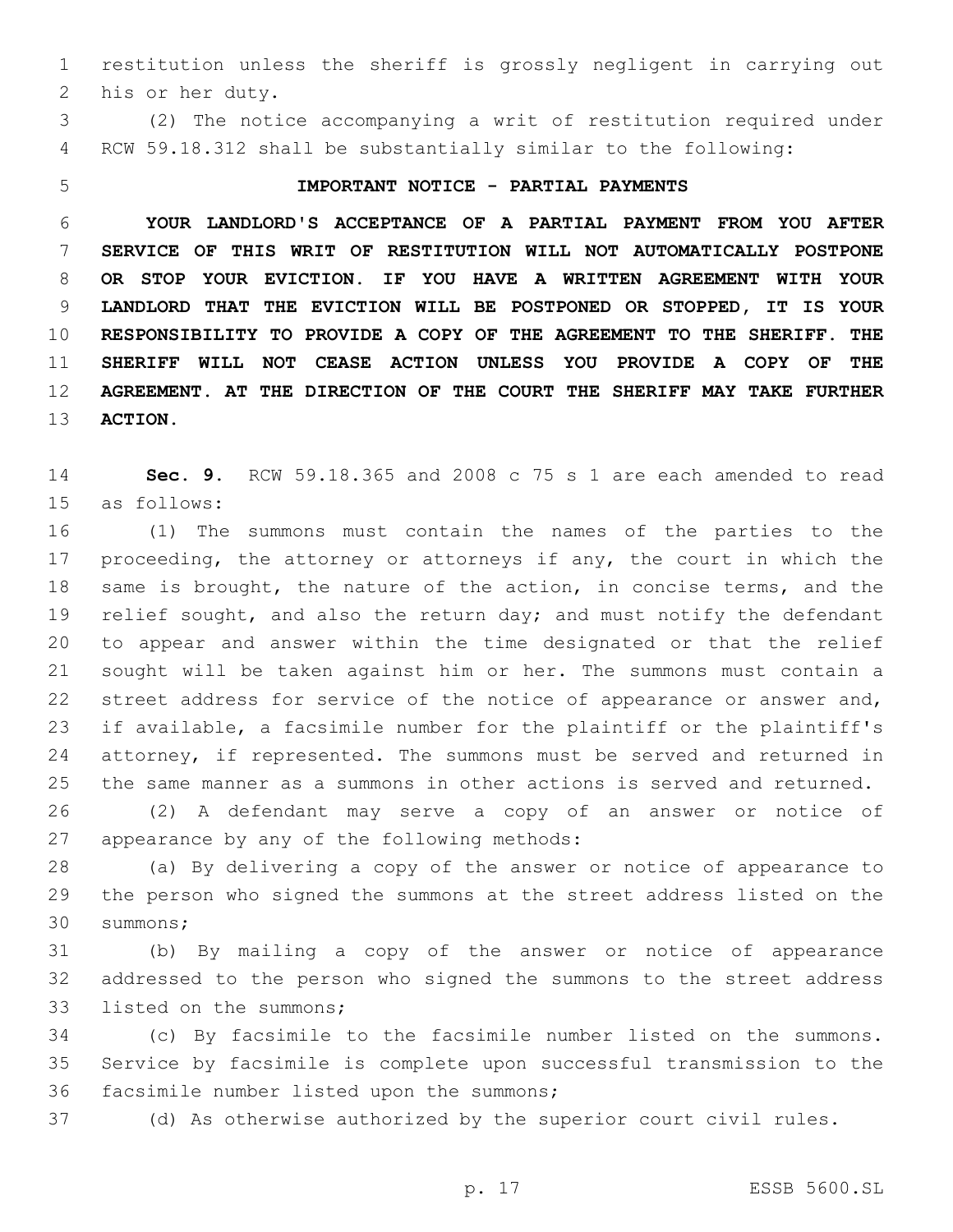| 1             | summons for unlawful detainer actions for tenancies<br>(3)<br>The     |
|---------------|-----------------------------------------------------------------------|
| 2             | covered by this chapter shall be substantially in the following form: |
| 3             | IN THE SUPERIOR COURT OF THE                                          |
| 4             | STATE OF WASHINGTON                                                   |
| 5             | IN AND                                                                |
| 6             | FOR COUNTY                                                            |
| 7             | Plaintiff/<br>NO.                                                     |
| 8             | Landlord/                                                             |
| $\mathcal{G}$ | Owner,                                                                |
| 10            |                                                                       |
| 11            |                                                                       |
| 12            |                                                                       |
| 13            |                                                                       |
| 14            |                                                                       |
| 15            | <b>EVICTION SUMMONS</b><br>VS.                                        |
|               |                                                                       |
| 16            | (Residential)                                                         |
| 17            | Defendant/                                                            |
| 18            | Tenant/                                                               |
| 19            | Occupant.                                                             |
| 20            | THIS IS ((NOTICE OF A LAWSUIT)) AN IMPORTANT LEGAL DOCUMENT TO EVICT  |
| 21            | YOU.                                                                  |
| 22            | ((PLEASE READ IT CAREFULLY.                                           |
| 23            | THE DEADLINE FOR)) YOUR WRITTEN                                       |
| 24            | RESPONSE (( <del>IS</del> )) MUST BE RECEIVED BY: 5:00 p.m., on       |
| 25            |                                                                       |
| 26            | . <u>(Defendant's</u> Name)<br>TO:                                    |
|               | . <u>(Defendant's</u> Address)                                        |
| 27            | ((This is notice of a lawsuit to evict you from the property          |
| 28            | which you are renting. Your landlord is asking the court to terminate |
| 29            | your tenancy, direct the sheriff to remove you and your belongings    |
| 30            | from the property, enter a money judgment against you for unpaid rent |
| 31            | and/or damages for your use of the property, and for court costs and  |
| 32            | attorneys' fees.                                                      |
| 33            | If you want to defend yourself in this lawsuit, you must respond      |
| 34            | to the eviction complaint in writing on or before the deadline stated |
| 35            | above. You must respond in writing even if no case number has been    |
| 36            | assigned by the court yet.                                            |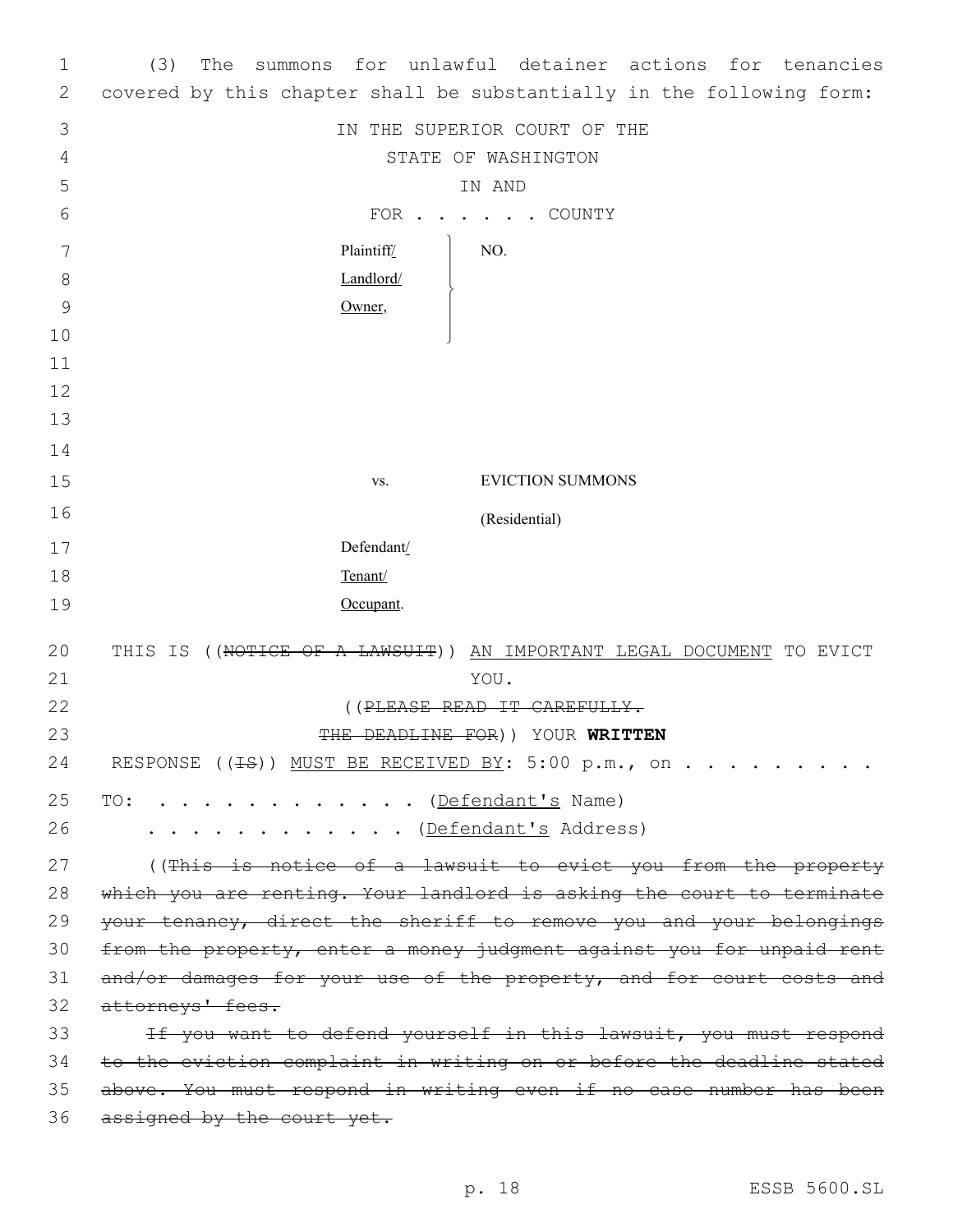1 You can respond to the complaint in writing by delivering a copy 2 of a notice of appearance or answer to your landlord's attorney (or 3 your landlord if there is no attorney) by personal delivery, mailing, 4 or facsimile to the address or facsimile number stated below **TO BE** 5 **RECEIVED NO LATER THAN THE DEADLINE STATED ABOVE**. Service by 6 facsimile is complete upon successful transmission to the facsimile 7 number, if any, listed in the summons. 8 The notice of appearance or answer must include the name of this 9 case (plaintiff(s) and defendant(s)), your name, the street address 10 where further legal papers may be sent, your telephone number (if

11 any), and your signature.

12 If there is a number on the upper right side of the eviction 13 summons and complaint, you must also file your original notice of 14 appearance or answer with the court clerk by the deadline for your 15 written response.

16 You may demand that the plaintiff file this lawsuit with the 17 court. If you do so, the demand must be in writing and must be served 18 upon the person signing the summons. Within fourteen days after you 19 serve the demand, the plaintiff must file this lawsuit with the 20 court, or the service on you of this summons and complaint will be  $21$  void.

22 If you wish to seek the advice of an attorney in this matter, you 23 should do so promptly so that your written response, if any, may be 24 served on time.

25 You may also be instructed in a separate order to appear for a 26 court hearing on your eviction. If you receive an order to show cause 27 you must personally appear at the hearing on the date indicated in 28 the order to show cause **IN ADDITION** to delivering and filing your 29 notice of appearance or answer by the deadline stated above.

 IF YOU DO NOT RESPOND TO THE COMPLAINT IN WRITING BY THE DEADLINE STATED ABOVE YOU WILL LOSE BY DEFAULT. YOUR LANDLORD MAY PROCEED WITH THE LAWSUIT, EVEN IF YOU HAVE MOVED OUT OF 33 THE PROPERTY.

| 34 |  | The notice of appearance or answer must be delivered to: |  |  |  |
|----|--|----------------------------------------------------------|--|--|--|
|    |  |                                                          |  |  |  |

| 35  |                       |
|-----|-----------------------|
| 36  | Name                  |
| 37  |                       |
| ؛ 2 | <b>Street Address</b> |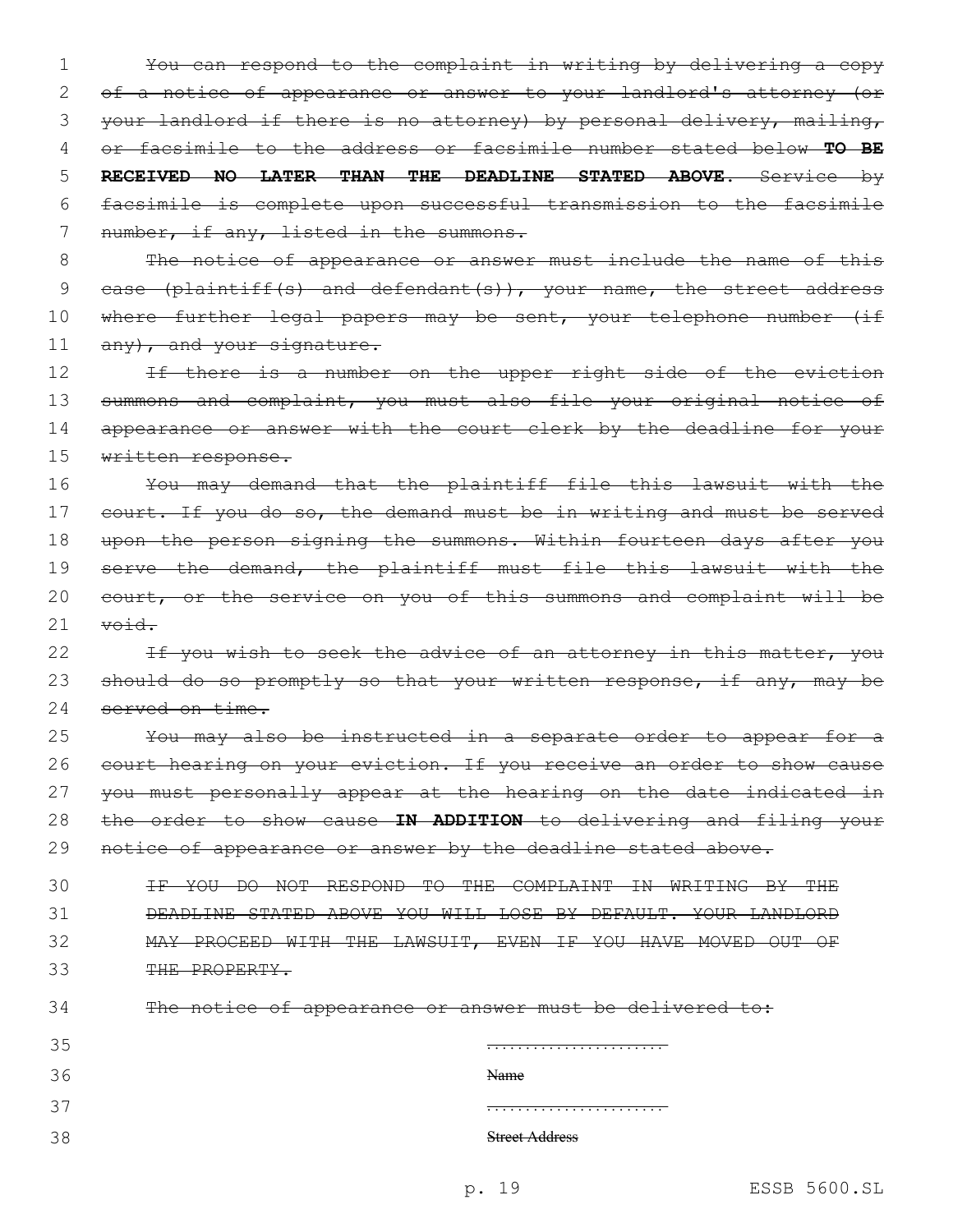| 1              |                                                                                 |
|----------------|---------------------------------------------------------------------------------|
| $\overline{2}$ | <b>Telephone Number</b>                                                         |
| 3              |                                                                                 |
| 4              | Facsimile Number (Required                                                      |
| 5              | if Available))                                                                  |
| 6              | GET HELP: If you do not respond by the deadline above, you will                 |
| 7              | lose your right to defend yourself in court and could be evicted. If            |
| 8              | you cannot afford a lawyer, you may call 2-1-1. They can refer you to           |
| 9              | free or low-cost legal help. They can help you find help to pay for a           |
| 10             | <u>lawyer.</u>                                                                  |
| 11             | HOW TO RESPOND: Phone calls to your Landlord or your Landlord's                 |
| 12             | lawyer are not a response. You may respond with a "notice of                    |
| 13             | appearance." This is a letter that includes the following:                      |
| 14             | (1) A statement that you are appearing in the court case                        |
| 15             | (2) Names of the landlord(s) and the tenant(s) (as listed above)                |
| 16             | (3) Your name, your address where legal documents may be sent,                  |
| 17             | your signature, phone number (if any), and case number (if the case             |
| 18             | is filed)                                                                       |
| 19             | This case $\Box$ is $\land$ $\Box$ is not filed with the court. If this case is |
| 20             | filed, you need to also file your response with the court by                    |
| 21             | delivering a copy to the clerk of the court at:                                 |
| 22             | (Clerk's Office/Address/Room number/Business hours of court clerk)              |
| 23             | <b>WHERE TO RESPOND:</b> You must mail, fax, or hand deliver your               |
| 24             | response letter to your Landlord's lawyer, or if no lawyer is named             |
| 25             | in the complaint, to your Landlord. If you mail the response letter,            |
| 26             | you must do it 3 days before the deadline above. Request receipt of a           |
| 27             | proof of mailing from the post office. If you hand deliver or fax it,           |
| 28             | you must do it by the deadline above. The address is:                           |
| 29             | <u> (Attorney/Landlord Name)</u>                                                |
| 30             | <u></u> (Address)                                                               |
| 31             | (Fax - required if available)                                                   |
| 32             | <b>COURT DATE:</b> If you respond to this Summons, you will be notified         |
| 33             | of your hearing date in a document called an "Order to Show Cause."             |
| 34             | This is usually mailed to you. If you get notice of a hearing, you              |
| 35             | must go to the hearing. If you do not show up, your landlord can                |
| 36             | evict you. Your landlord might also charge you more money. If you               |
| 37             | move before the court date, you must tell your landlord or the                  |
| 38             | landlord's attorney.                                                            |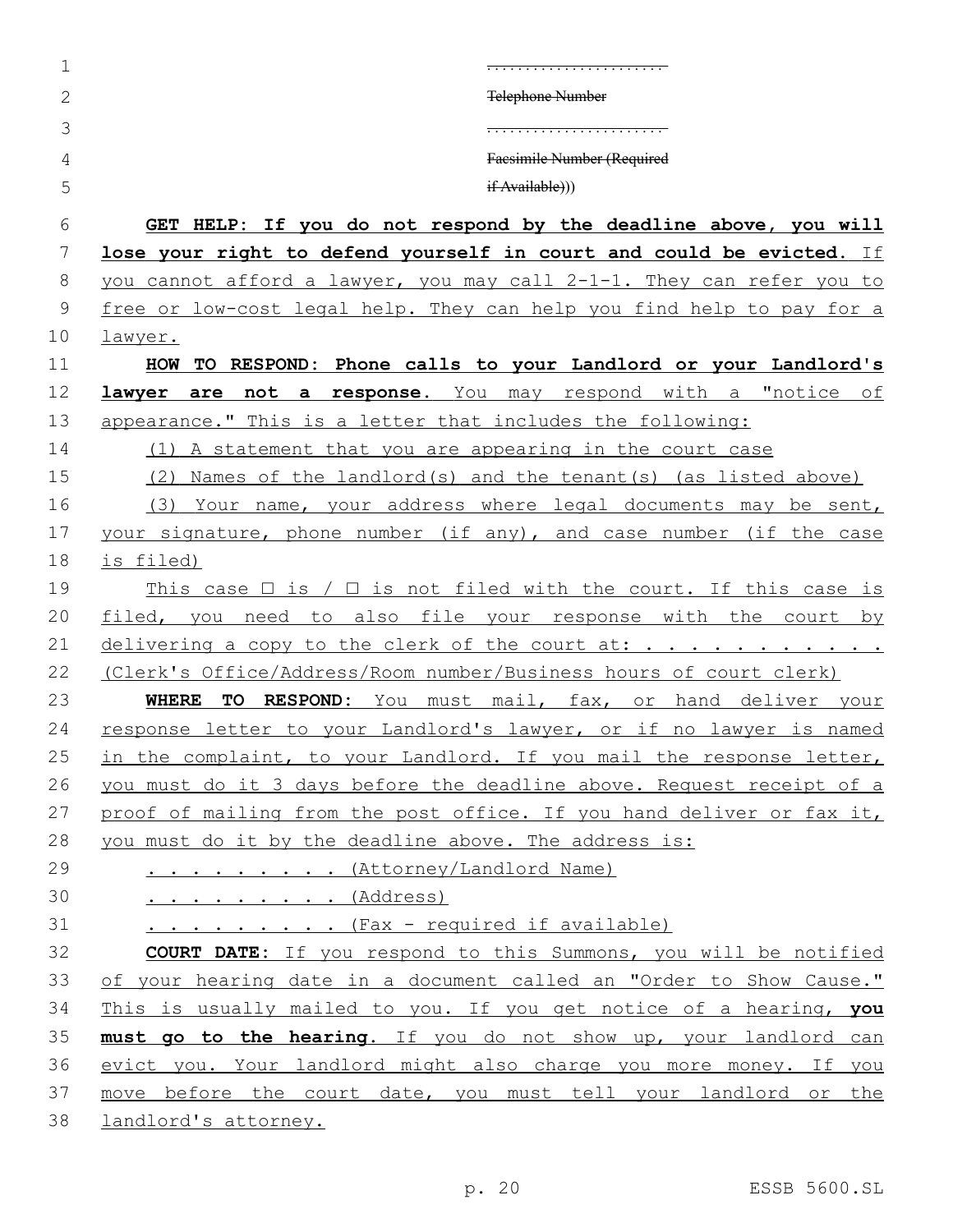**Sec. 10.** RCW 59.18.290 and 2010 c 8 s 19028 are each amended to 2 read as follows:

 (1) It ((shall be)) is unlawful for the landlord to remove or exclude from the premises the tenant thereof except under a court order so authorizing. Any tenant so removed or excluded in violation of this section may recover possession of the property or terminate the rental agreement and, in either case, may recover the actual damages sustained. The prevailing party may recover the costs of suit 9 or arbitration and reasonable ((attorney's)) attorneys' fees.

10 (2) It ((shall be)) is unlawful for the tenant to hold over in the premises or exclude the landlord therefrom after the termination of the rental agreement except under a valid court order so authorizing. Any landlord so deprived of possession of premises in violation of this section may recover possession of the property and damages sustained by him or her, and the prevailing party may recover 16 his or her costs of suit or arbitration and reasonable ((attorney's)) 17 attorneys' fees subject to subsections (3) and (4) of this section.

 (3) Where the court has entered a judgment in favor of the 19 landlord restoring possession of the property to the landlord, the court may award reasonable attorneys' fees to the landlord; however, 21 the court shall not award attorneys' fees in the following instances: (a) If the judgment for possession is entered after the tenant

failed to appear; or

 (b) If the total amount of rent awarded in the judgment for rent 25 is equal to or less than two months of the tenant's monthly contract 26 rent or one thousand two hundred dollars, whichever is greater.

 (4) If a tenant has filed a motion to stay a writ of restitution from execution, the court may only award attorneys' fees to the landlord if the tenant is permitted to be reinstated. Any attorneys' fees awarded shall be subject to repayment pursuant to RCW 31 59.18.410(3).

 **Sec. 11.** RCW 59.18.055 and 1997 c 86 s 1 are each amended to 33 read as follows:

34 (1) When the ((plaintiff)) landlord, after the exercise of due diligence, is unable to personally serve the summons on the 36 ((defendant)) tenant, the ((court)) landlord may ((authorize)) use 37 the alternative means of service ((described herein. Upon filing of an affidavit from the person or persons attempting service describing those attempts, and the filing of an affidavit from the plaintiff,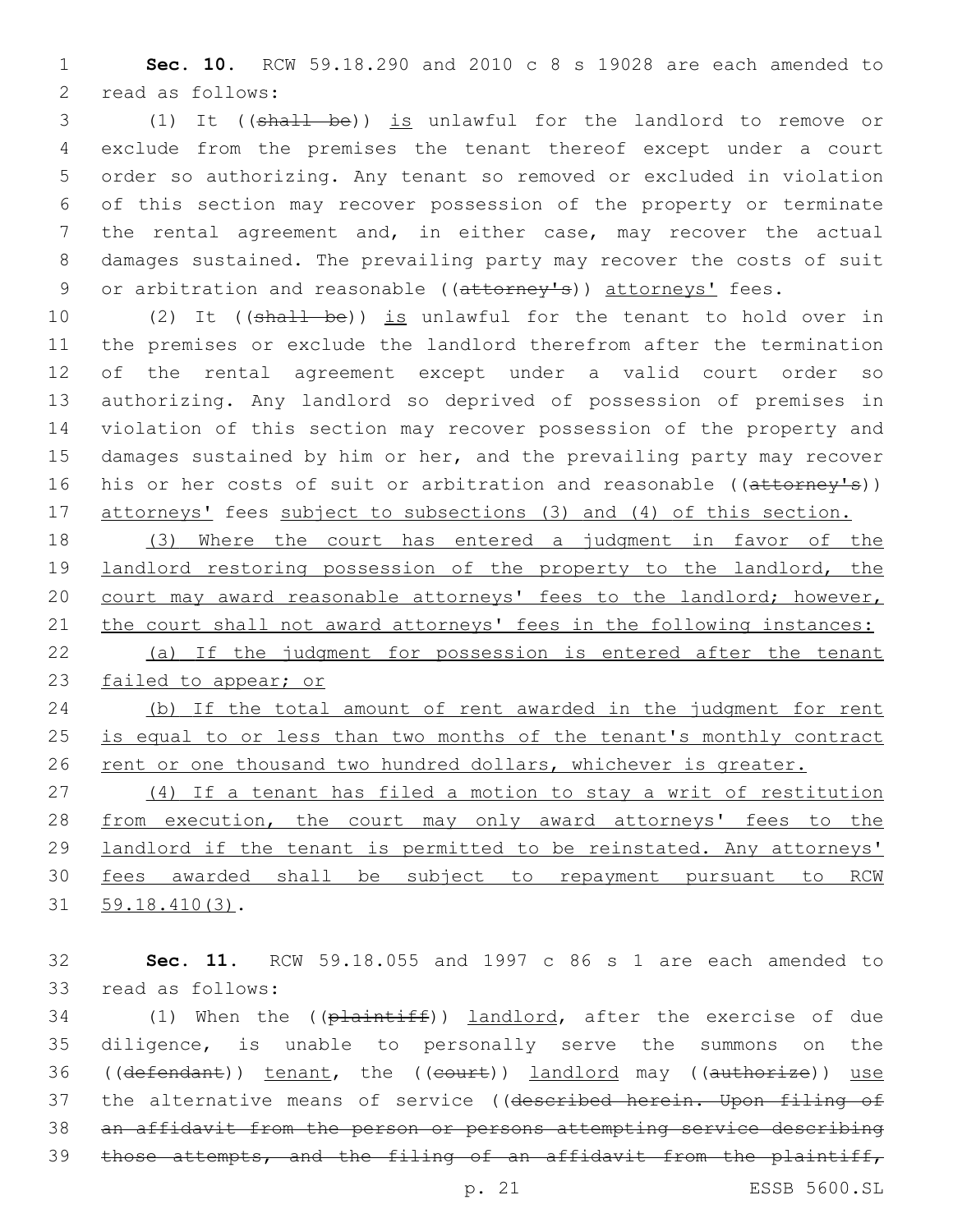1 plaintiff's agent, or plaintiff's attorney stating the belief that 2 the defendant cannot be found, the court may enter an order 3 authorizing service of the summons)) as follows:

4 (a) The summons and complaint shall be posted in a conspicuous 5 place on the premises unlawfully held, not less than nine days from 6 the return date stated in the summons; and

7 (b) Copies of the summons and complaint shall be deposited in the 8 mail, postage prepaid, by both regular mail and certified mail 9 directed to the ((defendant's)) tenant's or ((defendants')) tenants' 10 last known address not less than nine days from the return date 11 stated in the summons.

12 (2) When service on the ((defendant)) tenant or ((defendants)) 13 tenants is accomplished by this alternative procedure, the court's 14 jurisdiction is limited to restoring possession of the premises to 15 the ((plaintiff)) landlord and no money judgment may be entered 16 against the ((defendant)) tenant or ((defendants)) tenants until such 17 time as jurisdiction over the ((defendant)) tenant or ((defendants)) 18 tenants is obtained.

 $((+2+))$  (3) Before the entry of any judgment or issuance of a writ of restitution due to the tenant's failure to appear, the landlord shall provide the court with a declaration from the person 22 or persons who served the tenant that describes the service achieved, 23 and if by alternative service pursuant to this section, that describes the efforts at personal service before alternative service was used and a declaration from the landlord stating his or her 26 belief that the tenant cannot be found.

 (4) For the purposes of subsection (1) of this section, the 28 exercise of due diligence is met if the landlord attempts personal service on the tenant at least three times over not less than two days and at different times of the day.

31 (5) This section shall apply to this chapter and chapter 59.20 32 RCW.

33 **Sec. 12.** RCW 43.31.605 and 2018 c 66 s 2 are each amended to 34 read as follows:

 (1)(a) Subject to the availability of funds for this purpose, the landlord mitigation program is created and administered by the department. The department shall have such rule-making authority as the department deems necessary to administer the program.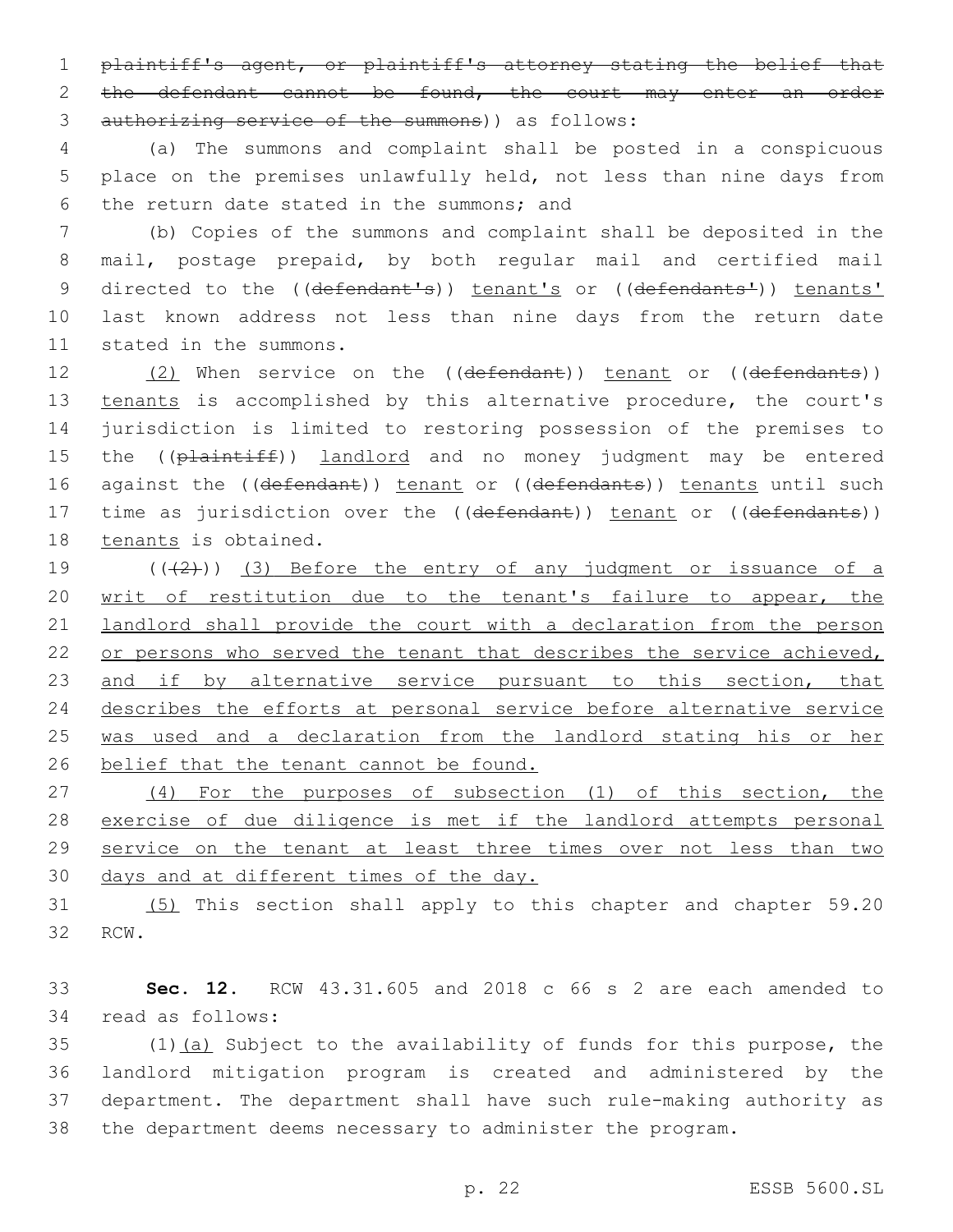(b) The following types of claims related to landlord mitigation for renting private market rental units to low-income tenants using a housing subsidy program are eligible for reimbursement from the 4 landlord mitigation program account:

 (( $\overline{a}$ )) (i) Up to one thousand dollars for improvements identified in RCW 59.18.255(1)(a). In order to be eligible for 7 reimbursement under this subsection  $(1)$   $((+a))$  (b) $(i)$ , the landlord must pay for the first five hundred dollars for improvements, and rent to the tenant whose housing subsidy program was conditioned on the real property passing inspection. Reimbursement under this 11 subsection (1)( $(\overline{a})$ ) (b)(i) may also include up to fourteen days of lost rental income from the date of offer of housing to the applicant whose housing subsidy program was conditioned on the real property 14 passing inspection until move in by that applicant;

 (( $\left(\frac{1}{10}\right)$ ) (ii) Reimbursement for damages as reflected in a judgment obtained against the tenant through either an unlawful detainer proceeding, or through a civil action in a court of competent 18 jurisdiction after a hearing;

19 (((e)) (iii) Reimbursement for damages established pursuant to 20 subsection (2) of this section; and

 $(1)$  (( $\overline{(d)}}$ )) (iv) Reimbursement for unpaid rent and unpaid utilities, provided that the landlord can evidence it to the department's 23 satisfaction.

 (c) Claims related to landlord mitigation for an unpaid judgment 25 for rent, late fees, attorneys' fees, and costs after a court order pursuant to RCW 59.18.410(3), including any unpaid portion of the 27 judgment after the tenant defaults on the payment plan pursuant to 28 RCW 59.18.410(3)(c), are eligible for reimbursement from the landlord mitigation program account and are exempt from any postjudgment interest required under RCW 4.56.110. Any claim for reimbursement under this subsection (1)(c) is not an entitlement.

 (i) The department shall provide for a form on its web site for tenants and landlords to apply for reimbursement funds for the landlord pursuant to this subsection (1)(c).

 (ii) The form must include: (A) Space for the landlord and tenant to provide names, mailing addresses, phone numbers, date of birth for the tenant, and any other identifying information necessary for the department to process payment; (B) the landlord's statewide vendor identification number and how to obtain one; (C) name and address to whom payment must be made; (D) the amount of the judgment with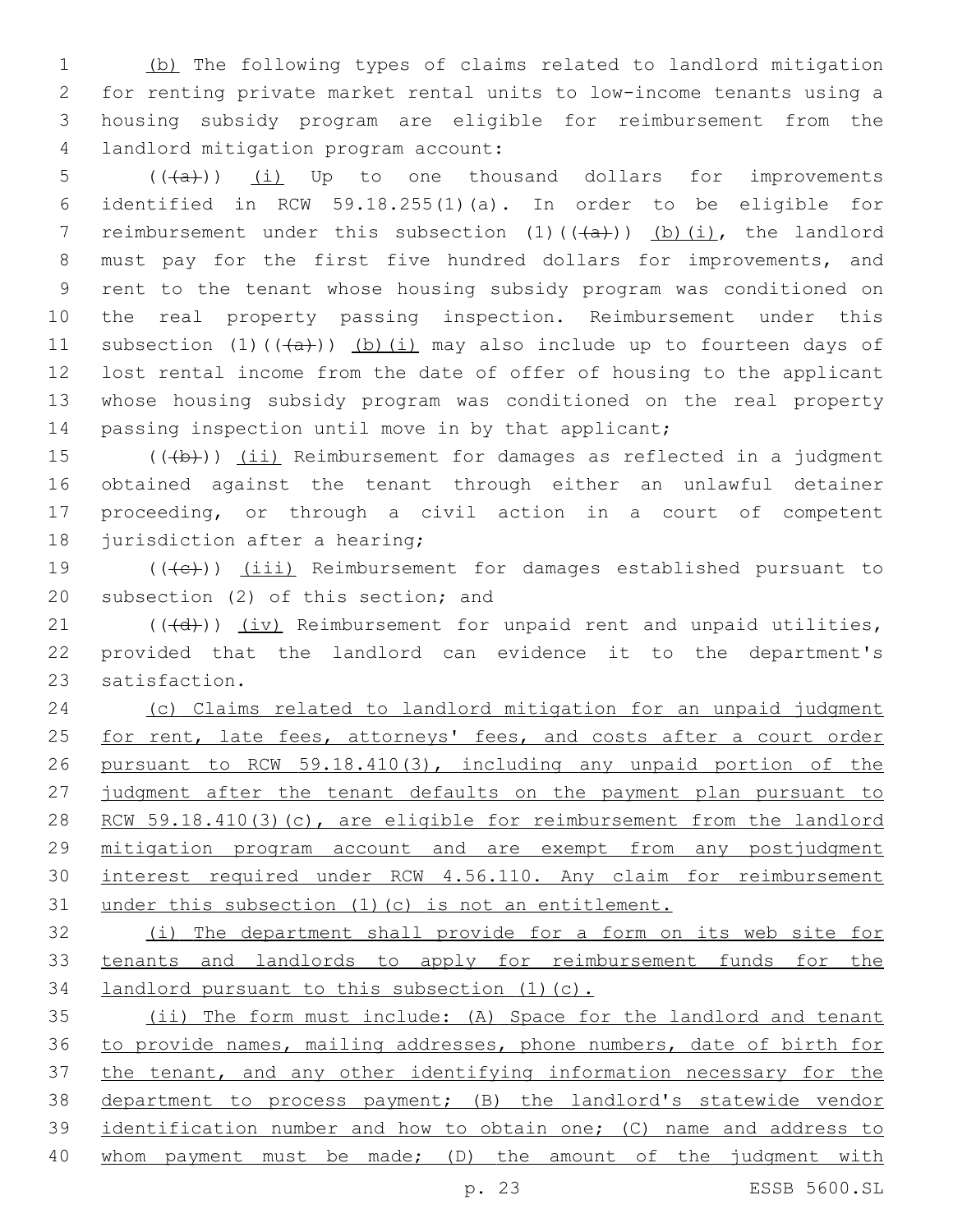instructions to include any other supporting documentation the 2 department may need to process payment; (E) instructions for how the tenant is to reimburse the department under (c)(iii) of this subsection; (F) a description of the consequences if the tenant does 5 not reimburse the department as provided in this subsection  $(1)(c)$ ; (G) a signature line for the landlord and tenant to confirm that they have read and understood the contents of the form and program; and (H) any other information necessary for the operation of the program. 9 If the tenant has not signed the form after the landlord has made good faith efforts to obtain the tenant's signature, the landlord may solely submit the form but must attest to the amount of money owed 12 and sign the form under penalty of perjury.

 (iii) When a landlord has been reimbursed pursuant to this 14 subsection (1)(c), the tenant for whom payment was made shall reimburse the department by depositing the amount disbursed from the landlord mitigation program account into the court registry of the superior court in which the judgment was entered. The tenant or other interested party may seek an ex parte order of the court under the unlawful detainer action to order such funds to be disbursed by the court. Upon entry of the order, the court clerk shall disburse the 21 funds and include a case number with any payment issued to the 22 department. If directed by the court, a clerk shall issue any payments made by a tenant to the department without further court order.

25 (iv) The department may deny an application made by a tenant who has failed to reimburse the department for prior payments issued 27 pursuant to this subsection (1)(c).

28 (v) With any disbursement from the account to the landlord, the department shall notify the tenant at the address provided within the application that a disbursement has been made to the landlord on the tenant's behalf and that failure to reimburse the account for the payment through the court registry may result in a denial of a future application to the account pursuant to this subsection (1)(c). The department may include any other additional information about how to 35 reimburse the account it deems necessary to fully inform the tenant.

 (vi) The department's duties with respect to obtaining reimbursement from the tenant to the account are limited to those specified within this subsection (1)(c).

 (vii) If at any time funds do not exist in the landlord mitigation program account to reimburse claims submitted under this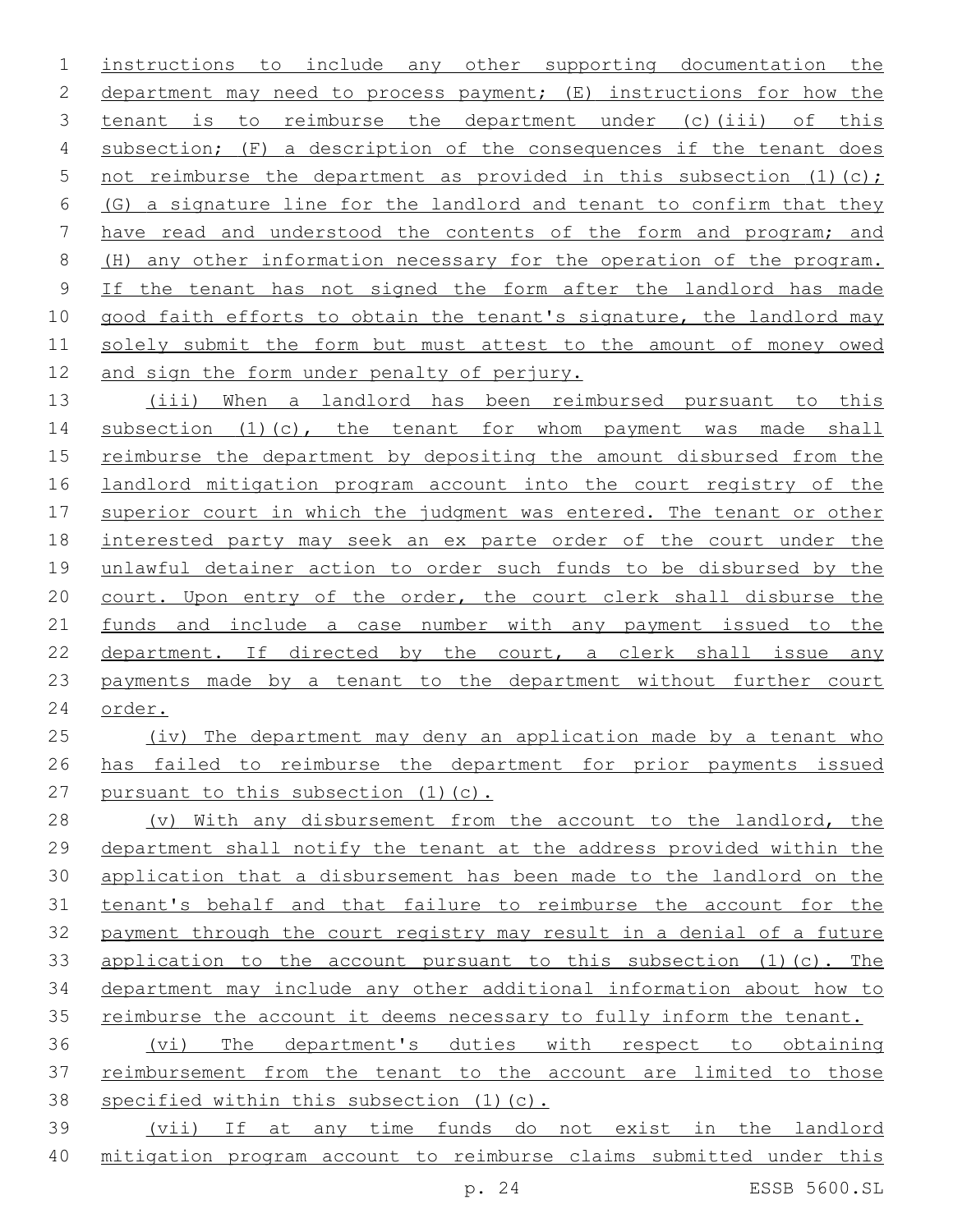subsection (1)(c), the department must create and maintain a waitlist and distribute funds in the order the claims are received pursuant to subsection (6) of this section. Payment of any claims on the waitlist 4 shall be made only from the landlord mitigation program account. The department shall not be civilly or criminally liable and may not have any penalty or cause of action of any nature arise against it regarding the provision or lack of provision of funds for 8 reimbursement.

9 (2) In order for a claim under subsection  $(1)$   $((+e))$   $(b)$   $(iii)$  of this section to be eligible for reimbursement from the landlord 11 mitigation program account, a landlord must:

 (a) Have ensured that the rental property was inspected at the commencement of the tenancy by both the tenant and the landlord or landlord's agent and that a detailed written move-in property inspection report, as required in RCW 59.18.260, was prepared and 16 signed by both the tenant and the landlord or landlord's agent;

 (b) Make repairs and then apply for reimbursement to the 18 department;

 (c) Submit a claim on a form to be determined by the department, 20 signed under penalty of perjury; and

 (d) Submit to the department copies of the move-in property inspection report specified in (a) of this subsection and supporting materials including, but not limited to, before repair and after repair photographs, videos, copies of repair receipts for labor and materials, and such other documentation or information as the 26 department may request.

 (3) The department shall make reasonable efforts to review a claim within ten business days from the date it received properly submitted and complete claims to the satisfaction of the department. In reviewing a claim pursuant to subsection (1)(b) of this section, and determining eligibility for reimbursement, the department must receive documentation, acceptable to the department in its sole discretion, that the claim involves a private market rental unit rented to a low-income tenant who is using a housing subsidy program.

 (4) Claims pursuant to subsection (1)(b) of this section related to a tenancy must total at least five hundred dollars in order for a claim to be eligible for reimbursement from the program. While claims or damages may exceed five thousand dollars, total reimbursement from the program may not exceed five thousand dollars per tenancy.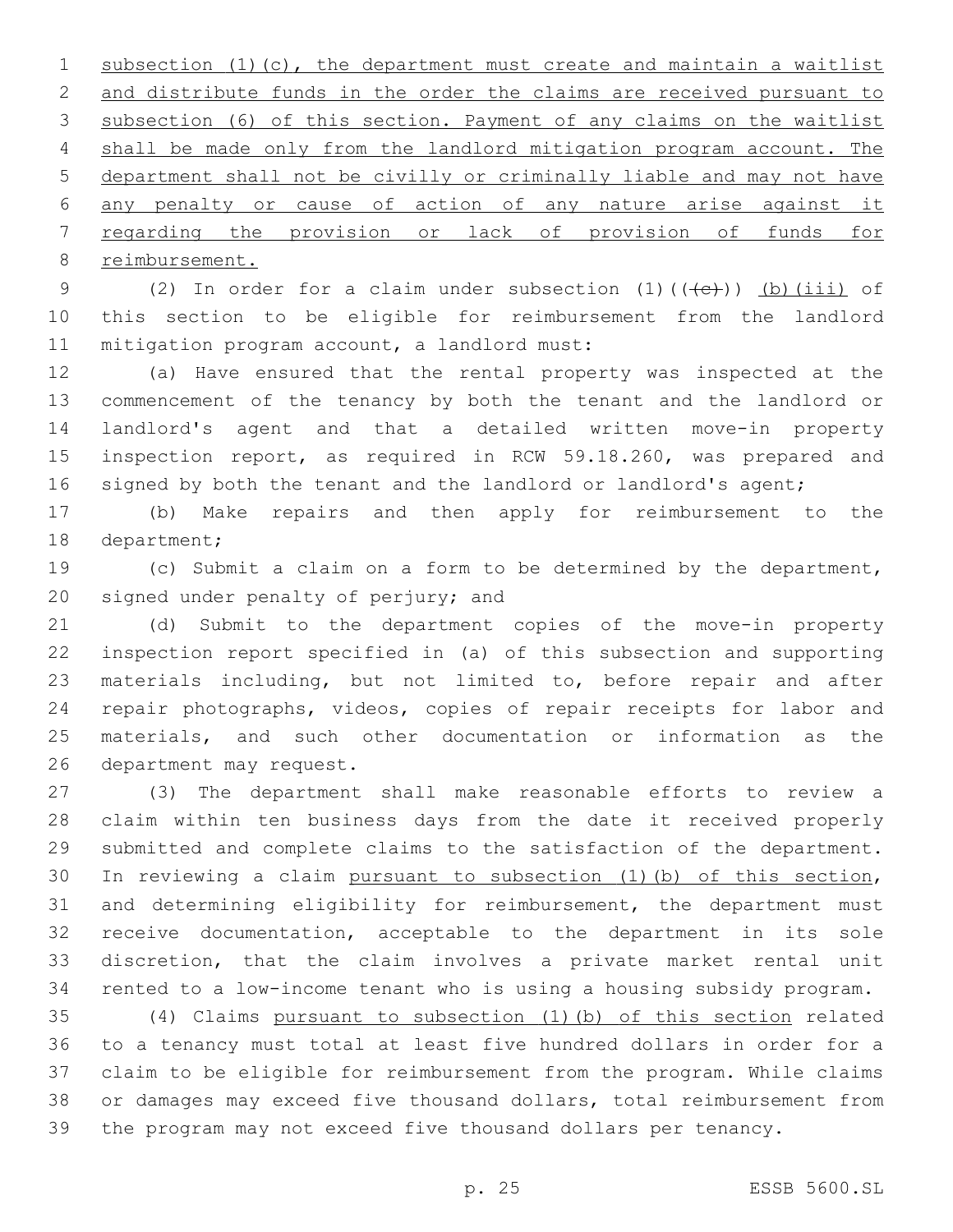(5) Damages, beyond wear and tear, that are eligible for reimbursement include, but are not limited to: Interior wall gouges and holes; damage to doors and cabinets, including hardware; carpet stains or burns; cracked tiles or hard surfaces; broken windows; damage to household fixtures such as disposal, toilet, sink, sink handle, ceiling fan, and lighting. Other property damages beyond normal wear and tear may also be eligible for reimbursement at the 8 department's discretion.

 (6) All reimbursements for eligible claims shall be made on a first-come, first-served basis, to the extent of available funds. The department shall use best efforts to notify the tenant of the amount 12 and the reasons for any reimbursements made.

 (7) The department, in its sole discretion, may inspect the property and the landlord's records related to a claim, including the use of a third-party inspector as needed to investigate fraud, to assist in making its claim review and determination of eligibility.

 (8) A landlord in receipt of reimbursement from the program pursuant to subsection (1)(b) of this section is prohibited from:

 (a) Taking legal action against the tenant for damages 20 attributable to the same tenancy; or

 (b) Pursuing collection, or authorizing another entity to pursue collection on the landlord's behalf, of a judgment against the tenant 23 for damages attributable to the same tenancy.

24 (9) A landlord denied reimbursement under subsection  $(1)$  ( $(\leftarrow\leftarrow\leftarrow)$ ) 25 (b)(iii) of this section may seek to obtain a judgment from a court 26 of competent jurisdiction and, if successful, may resubmit a claim for damages supported by the judgment, along with a certified copy of the judgment. The department may reimburse the landlord for that portion of such judgment that is based on damages reimbursable under the landlord mitigation program, subject to the limitations set forth 31 in this section.

 (10) Determinations regarding reimbursements shall be made by the 33 department in its sole discretion.

 (11) The department must establish a web site that advertises the landlord mitigation program, the availability of reimbursement from the landlord mitigation program account, and maintains or links to the agency rules and policies established pursuant to this section.

 (12) Neither the state, the department, or persons acting on behalf of the department, while acting within the scope of their 40 employment or agency, is liable to any person for any loss, damage,

p. 26 ESSB 5600.SL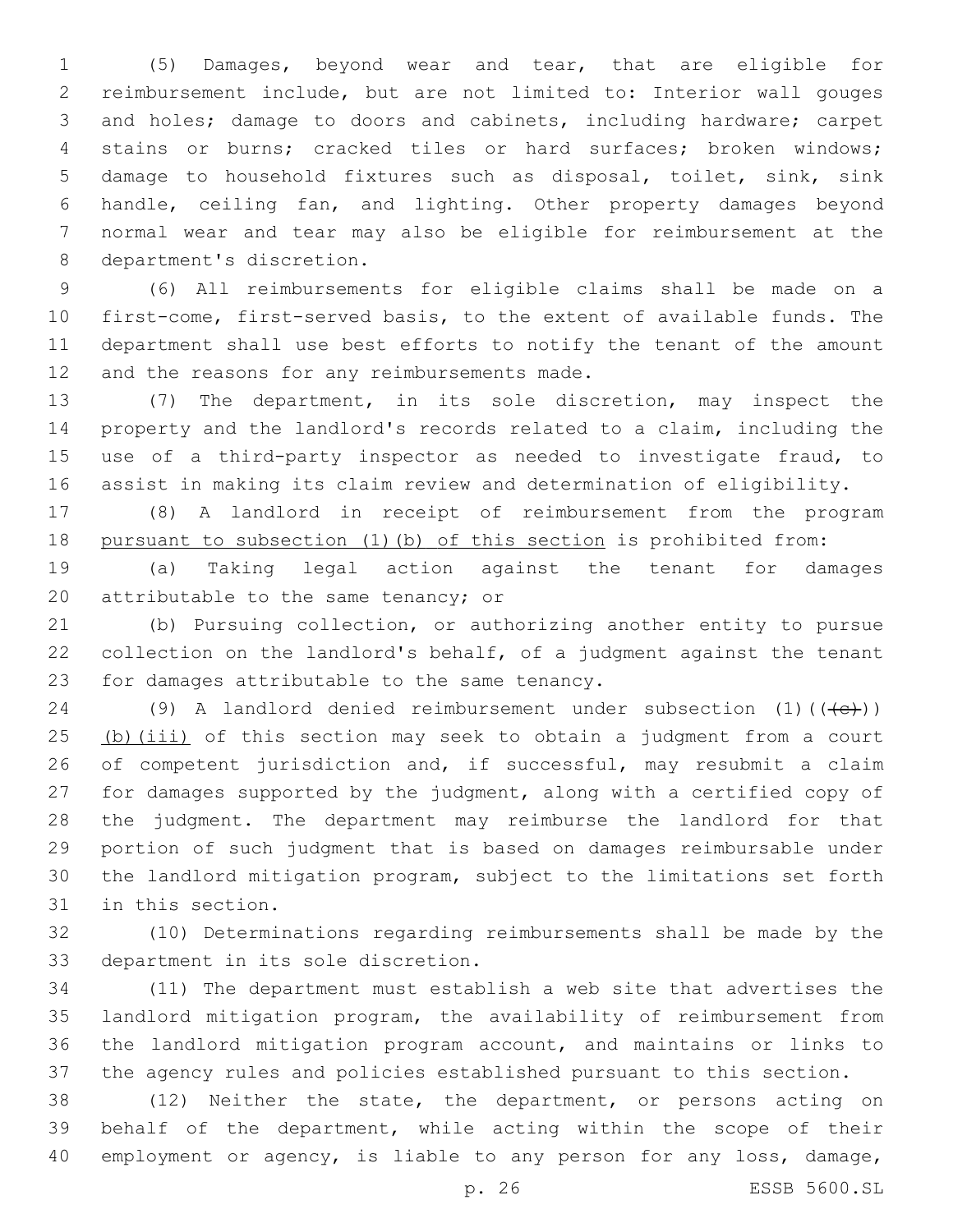harm, or other consequence resulting directly or indirectly from the department's administration of the landlord mitigation program or 3 determinations under this section.

 (13)(a) A report to the appropriate committees of the legislature on the effectiveness of the program and recommended modifications shall be submitted to the governor and the appropriate committees of the legislature by January 1, 2021. In preparing the report, the department shall convene and solicit input from a group of stakeholders to include representatives of large multifamily housing property owners or managers, small rental housing owners in both rural and urban markets, a representative of tenant advocates, and a 12 representative of the housing authorities.

 (b) The report shall include discussion of the effectiveness of the program as well as the department's recommendations to improve 15 the program, and shall include the following:

 (i) The number of total claims and total amount reimbursed to 17 landlords by the fund;

(ii) Any indices of fraud identified by the department;

 (iii) Any reports by the department regarding inspections 20 authorized by and conducted on behalf of the department;

 (iv) An outline of the process to obtain reimbursement for 22 improvements and for damages from the fund;

 (v) An outline of the process to obtain reimbursement for lost 24 rent due to the rental inspection and tenant screening process, 25 together with the total amount reimbursed for such damages;

 (vi) An evaluation of the feasibility for expanding the use of the mitigation fund to provide up to ninety-day no interest loans to landlords who have not received timely rental payments from a housing authority that is administering section 8 rental assistance;

 (vii) Any other modifications and recommendations made by stakeholders to improve the effectiveness and applicability of the 32 program.

(14) As used in this section:33

 (a) "Housing subsidy program" means a housing voucher as established under 42 U.S.C. Sec. 1437 as of January 1, 2018, or other housing subsidy program including, but not limited to, valid short- term or long-term federal, state, or local government, private nonprofit, or other assistance program in which the tenant's rent is paid either partially by the program and partially by the tenant, or 40 completely by the program directly to the landlord;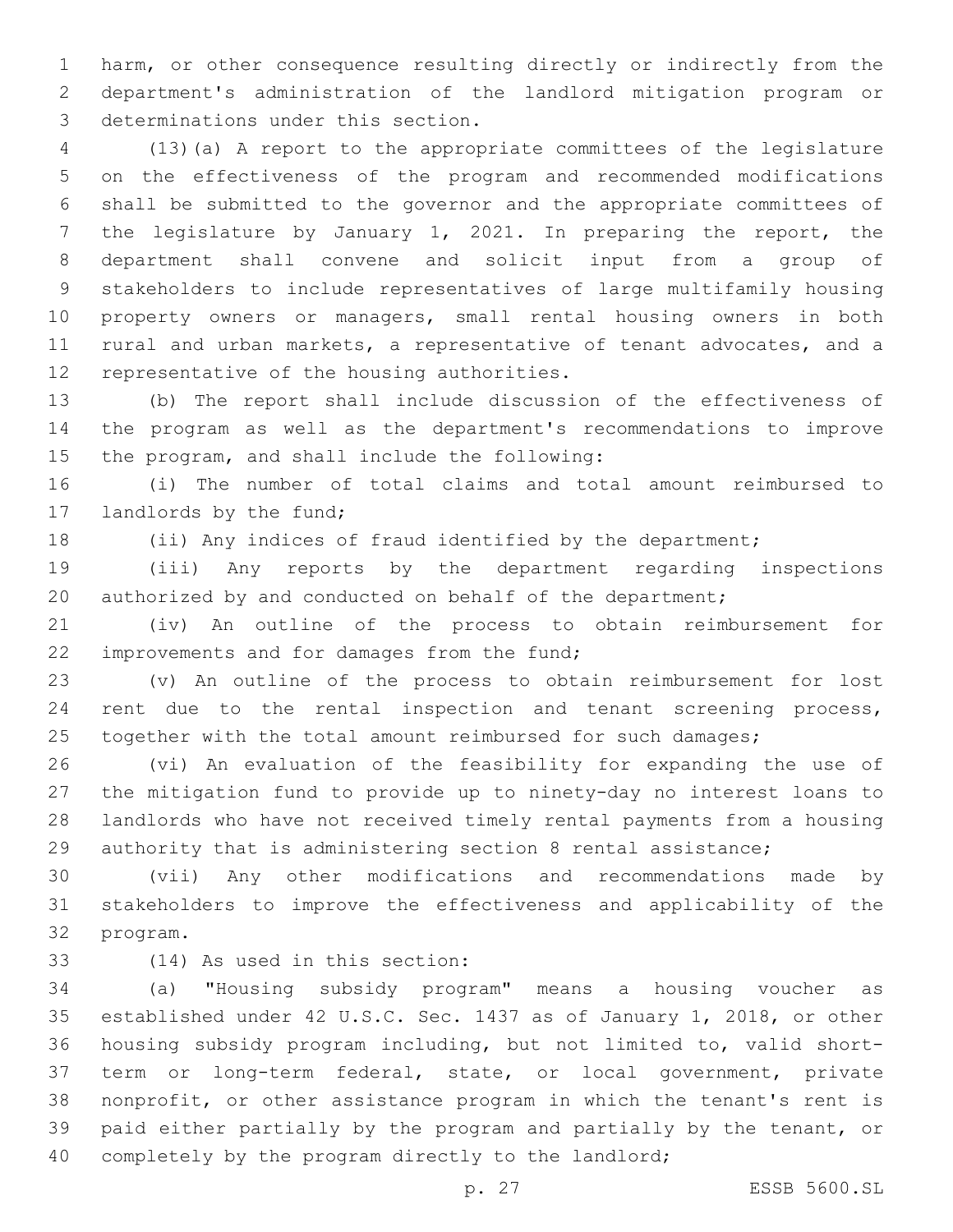(b) "Low-income" means income that does not exceed eighty percent of the median income for the standard metropolitan statistical area in which the private market rental unit is located; and

 (c) "Private market rental unit" means any unit available for rent that is owned by an individual, corporation, limited liability company, nonprofit housing provider, or other entity structure, but does not include housing acquired, or constructed by a public housing agency under 42 U.S.C. Sec. 1437 as it existed on January 1, 2018.

 **Sec. 13.** RCW 43.31.615 and 2018 c 66 s 3 are each amended to 10 read as follows:

 (1) The landlord mitigation program account is created in the custody of the state treasury. All transfers and appropriations by the legislature, repayments, private contributions, and all other sources must be deposited into the account. Expenditures from the account may only be used for the landlord mitigation program under this chapter to reimburse landlords for eligible claims related to private market rental units during the time of their rental to low- income tenants using housing subsidy programs as defined in RCW 43.31.605, for any unpaid judgment issued within an unlawful detainer action after a court order pursuant to RCW 59.18.410(3) as described in RCW 43.31.605(1)(c), and for the administrative costs identified in subsection (2) of this section. Only the director or the director's designee may authorize expenditures from the account. The account is subject to allotment procedures under chapter 43.88 RCW, but an appropriation is not required for expenditures.

 (2) Administrative costs associated with application, distribution, and other program activities of the department may not 28 exceed ((ten)) twenty percent of the annual funds available for the landlord mitigation program. Reappropriations must not be included in the calculation of the annual funds available for determining the 31 administrative costs.

 NEW SECTION. **Sec. 14.** If specific funding for the purposes of this act, referencing this act by bill or chapter number, is not provided by June 30, 2019, in the omnibus capital or omnibus appropriations acts, this act is null and void.

> Passed by the Senate April 24, 2019. Passed by the House April 12, 2019. Approved by the Governor May 9, 2019.